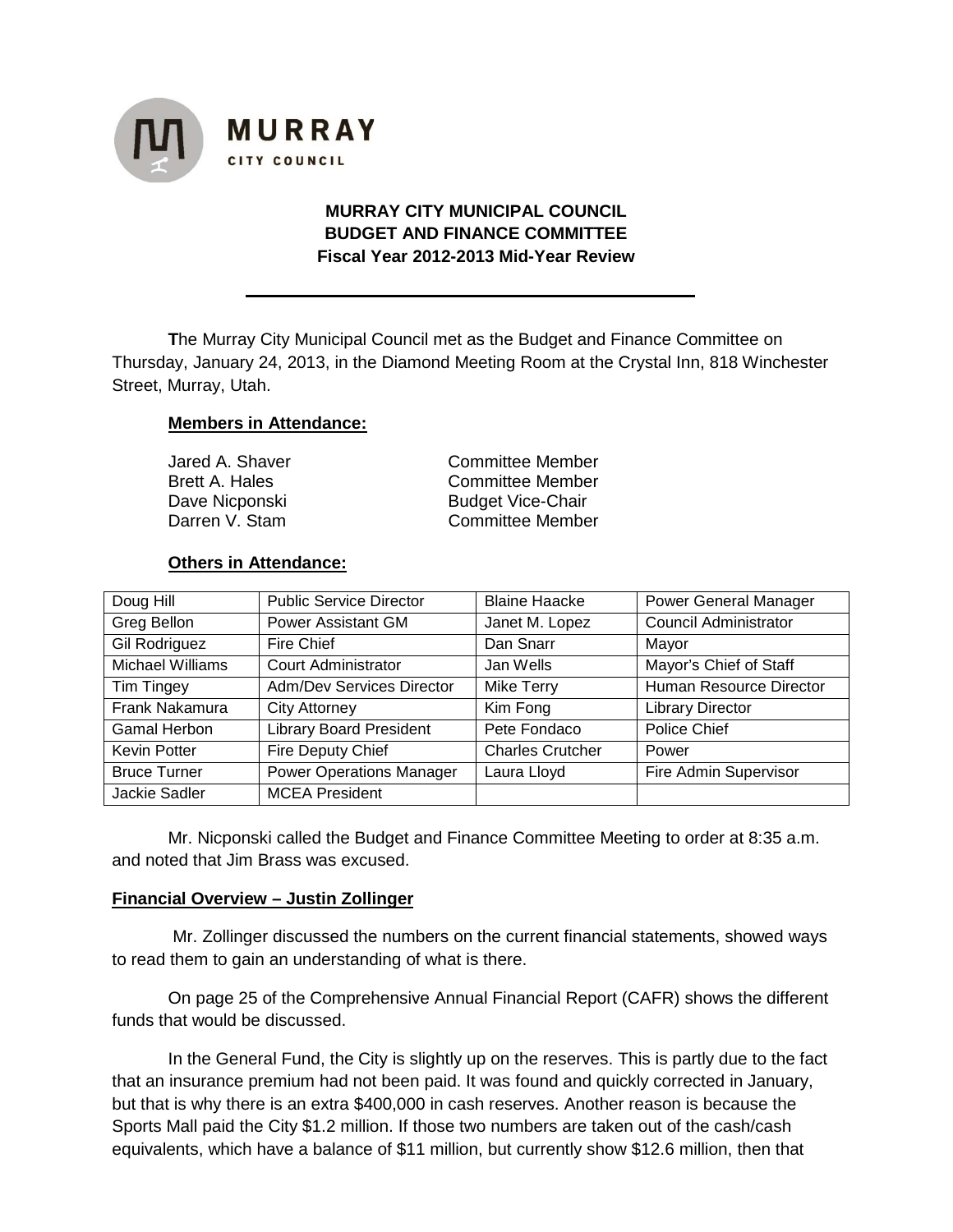explains the overage of \$1.6 million. The cash/cash equivalents have stayed even, with the exception of those two mentioned items.

Mr. Shaver clarified that the amount was lower last year, but if those two items are taken out, it is almost dead even. Mr. Zollinger said that was correct.

Mr. Zollinger asked the Council to look at the next page with the prior year to date (YTD), current YTD, original budget, and final budget, and the variance column. The City has revenue greater than expenses by about \$664,000. That is a quick way to measure whether the City is going down or up. Mr. Nicponski asked if that was surplus. Mr. Zollinger said that is revenue expense surplus.

The City is going to move \$1.2 million to the Capital Improvement Projects (CIP) fund from the General Fund for future CIP needs. Mr. Stam asked if more than the \$1.2 would be moved. Mr. Zollinger said that more will be moved. The \$1.2 has been authorized, the UTOPIA bond has been moved already, and the sales tax revenue has changed from 45 days to 60 days for accrual.

Mr. Stam asked if the 18% reserves allowed by law is a monthly or an annual responsibility. Mr. Zollinger said the goal would be at the end of the year to be at 18%, and then the money can be moved, or not if there isn't an overage. It is important to have that overage for CIP money. Mr. Stam said it seems like different amounts are being moved at different times. Mr. Zollinger said that is all due to specific amounts that have changed.

Mr. Nicponski asked what number that is contained in, under Capital Projects. Mr. Zollinger said \$3.1 million has been committed to be used this year for Capital Projects. Mr. Shaver clarified that the money that is being moved is for 2013-2014.

Mr. Zollinger said a balance sheet is the financial position of the City. If the City shows a good amount of savings in the cash/cash equivalents, without a lot of liabilities that shows what the City's financial position is. The income statement of revenues is the City's performance.

Another reason why the City has a little bit more cash is that the County is giving the City property taxes quicker, due to electronic transfers. As you look at the Library, it may seem high at \$1.2 million, but that is because the City is receiving the money more quickly. The electronic transfer process has been a great change.

Accounts receivable is monies owed to the City. Mr. Shaver asked if that was money owed to the Library because of taxes, not a budgeted number. Mr. Zollinger said that was correct. Rules require a levy or book a receivable for property taxes at year end. That figure just stays there and can be increased or decreased at year end.

All the big changes that were made last year are nice to see in comparison to the prior year. If you look at the statement of revenues, you want to look at the variances, whether they are positive or negative.

For example, sales tax is one of the biggest revenue sources. This number can be very volatile; it can go up or down as much as 10% in a year. This number is watched very carefully. In 2012, sales tax was just under \$5 million. This year the amount is \$5.4 million. That is great to have a \$400,000 positive variance in sales tax. The City will take that and be careful with that.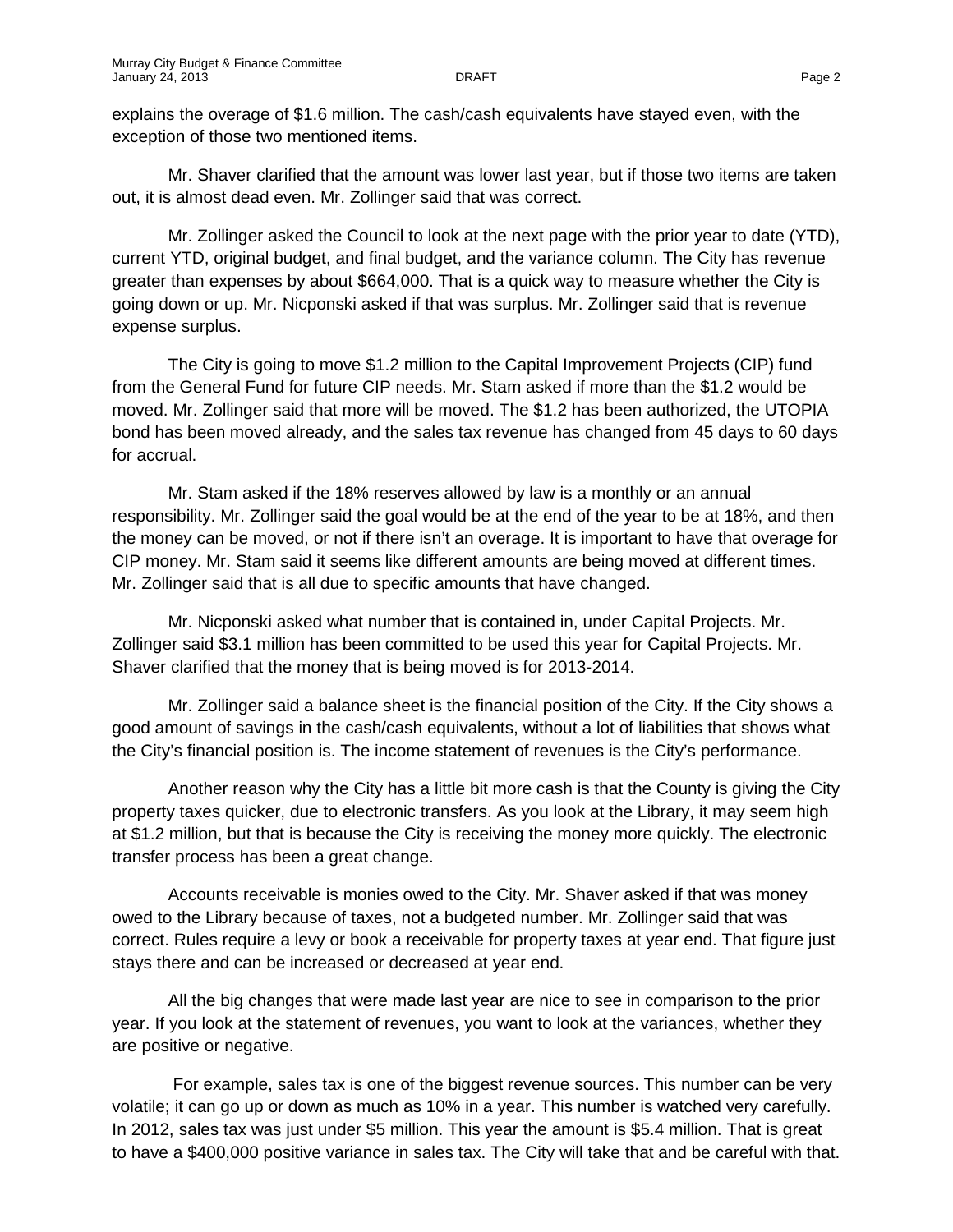Mr. Zollinger brought up an article that he had read that discussed the proper time to do a property tax increase. If the City continually had a negative bottom number, which is the net change in fund balance, then revenues are being pushed too much. If expenses are already cut back, like the City has done, then the question is whether the level of service has to be cut. Mr. Zollinger is not a big advocate for property tax increases but there may be a time when it is needed. The Library is a great example; their main revenue source is property tax which does not increase, unless you have new growth. Murray City is 95% built out; there will not be much new growth. As the Library experiences increases in insurance, retirement system, etc. that puts a lot of pressure on them to have the budget balanced.

Mr. Shaver commented on how sales tax can vary so quickly, whereas property tax is pretty fixed. He commented on how Mr. Brass has always talked about looking at solid revenue sources rather than volatile ones. Knowing that property tax will remain constant, how does the City adjust for the variances in sales tax, Mr. Shaver asked. The majority of the income comes from sales tax. Does the City make an adjustment yearly, he asked. Mr. Zollinger said that year end is really the best time to make an adjustment, because then the amount is a known number.

Mr. Shaver said the Department heads have cut and cut. The City decided to possibly make adjustments in 2012-13 and possibly go up a little bit. Things such as training and travel have been cut back. He was speaking to Susan Gregory and there were two possible trainings, but the budget would only allow for one. Can the Council give Department heads a possible allowance for an increase in an individual budget for a specific line item, he asked. Mr. Nicponksi asked if it was to be treated as a one-time expenditure until the Council sees a trend.

Mr. Zollinger said with sales tax, you need to be careful because there will be more revenue during the good times. The City is greatly dependent on car and retail sales. When the economy deteriorates, people are not buying cars. Mr. Zollinger prefers to plan a budget around 95% of the amount sales tax generally is. Then if it is a 10% decrease, expenses can be pulled back a little bit, so a negative fund balance is not created.

Mr. Zollinger said if the City is comfortable speculating on a little higher number, then there can be increases. Keep in mind that this increase may need to be cut back if a recession occurs.

Ms. Wells commented that it is important to understand that the property tax is static. It is a number that does not adjust for inflation, it is just static. If looked at in the big picture, the City loses value every year on the property taxes, unless an increase is done. Murray does not do that, so the City does lose because the increase in value is not captured. Mr. Zollinger said Murray has a competitive advantage over other cities because the rate is lower. How low can the City keep the rate, and still keep the City functioning, he asked.

Mr. Shaver said the Capital Improvement Plan (CIP) was created with the idea of grouping together large purchase items, instead of separate line items in a department. That allows the department some freedom and gives the large fluctuations to the CIP. This allows for the CIP to cover items, without relying on the property tax and that average sales tax number.

Mr. Zollinger said that if sales tax come in high, the excess would be moved to the CIP fund; one-time savings for one-time expenses. It is important that the things that recur again and again have to be in the operational budget. Fire trucks, for example, can be saved up for and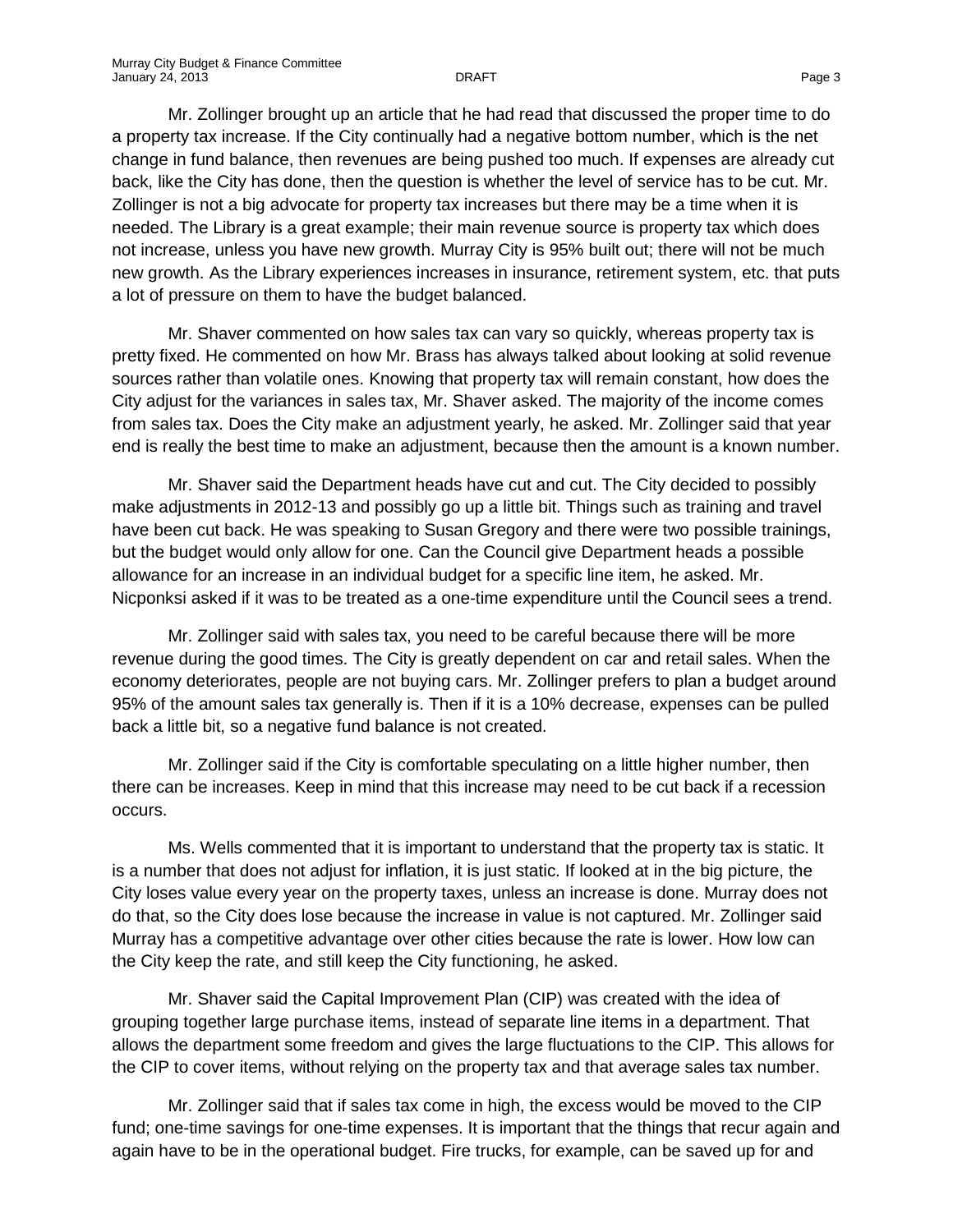purchased as a one-time expense with one-time money.

Mr. Tingey said in the strategic plan, it talks about moving away from the reliance on sales tax because it is so volatile. Knowing and evaluating where the City stands on sales tax, a tentative plan would be nice. Then the issue of property taxes being increased could be addressed. It would be nice to be proactive and not reactive. Possibly letting the citizens know in a three-year increment that there may be an increase as a percentage. Mr. Shaver said even if it is a discussion every three years so the citizens know if there will be an increase or not. The City may be able to say that there will not be an increase if the economy is good, and then maybe the next three years there may have to be an increase.

Mayor Snarr said South Jordan was proactive and did an inflation adjustment every year. It was stopped because the citizens were not happy. Mr. Shaver said that would help cover the differences and make an adjustment.

Mr. Nicponski asked what was going to be done with the surplus money. Does it go into reserves or one-time expenditures, or maybe a little of both, he asked. Mr. Zollinger said the City puts it towards both. Mr. Zollinger evaluated the general fund reserves, and the City freed up \$3 million in order to draw it down. An additional \$2 million of reserves will be freed up this year also to go to the CIP fund.

Mr. Shaver said a property tax increase was done six years ago, and recommends looking at property taxes in the budget review this year. Mr. Stam said it would be nice to know what the City has lost due to inflation over the last six years.

Mr. Zollinger said Utah Retirement Systems (URS) is doing a 7.8% increase, more than likely the City may have an increase in health insurance costs. Staff knows that revenue will be dropping a little bit, due to the Sports Mall. Those are the worst combinations that there are. Mr. Zollinger said he is not alarmed when he looks at these numbers; the City is in a good position. The Waste Fund was the only fund that was showing a negative trend, so that is why a rate increase was done.

### **Enterprise Fund Reserves – Justin Zollinger**

The last two pages of the financial section have to do with reserves. Council had asked Mr. Zollinger to put together an analysis of how Murray City compared with other Cities, as far as the levels of reserves, and the policies.

The analysis is broken down by major funds; comparing Murray's General Fund to other Cities. The analysis compared several Cities that had a Power Fund; including Provo, St. George, Layton, Lehi, Bountiful and Logan. This would make for apples to apples comparison.

Murray has the most money in the General Fund as a percentage in comparison with the other Cities. That tells us that the City should move some money over to the CIP Fund. What the money will be used for is all up for debate. One idea is to pay off the current bonds so a New City Hall could be built. The money will be moved there to cover one-time expenses.

As you look at the comparison, you can see some trends. Lehi, for example is low on their cash/cash equivalent reserves. They have a zero balance in their Water and Waste Water funds. They are spending almost every dollar that they have. Murray has had a bad year this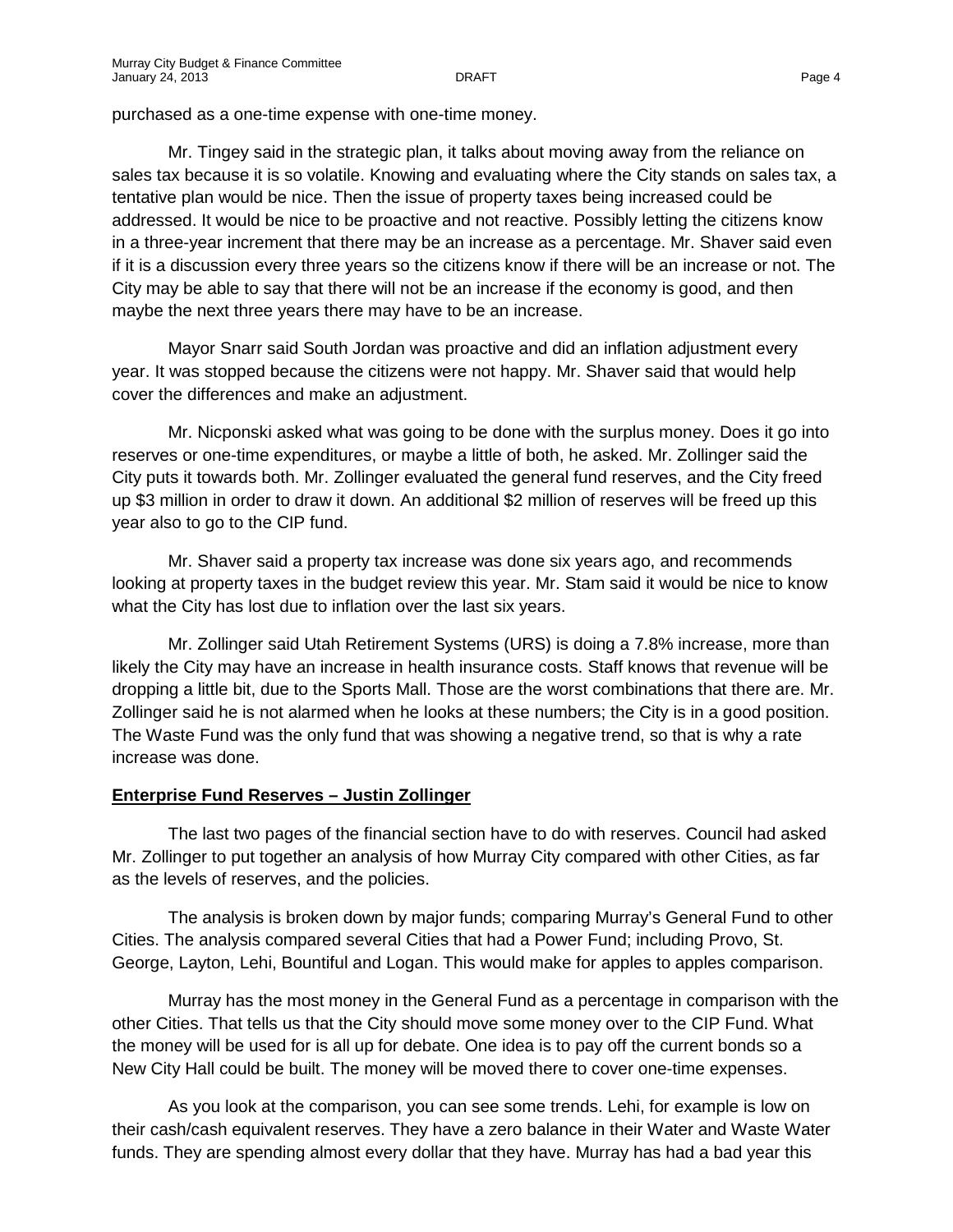year with water line breaks, and budgeted approximately 20% of reserves. If you are in a position with no reserves, and have these things happen, the General Fund would have to contribute or possibly have a bond.

Mr. Shaver asked if they could look at the Power Fund in comparison. Bountiful and Logan have a much higher percentage than Murray City. Mr. Zollinger said the City is working on that one. Mr. Zollinger believes those two Cities are trying to protect themselves from experiencing again what happened in 2003. The Power crisis caused Logan to spend \$13 million in 6 months. The Mayor said that it was due to Enron, and UAMPS, and the Power contracts that they had entered into. Mr. Shaver said that they have a large reserve due to their philosophy or idea that they do not want to experience that again. Mr. Zollinger agreed that they have a large amount to protect from uncertainties. Strong reserves protect from having to have a knee jerk reaction.

The State Restriction of 18% is only on the General Fund. The other funds can have more than the 18%. Mr. Zollinger has worked with Blaine and the balance was 13.7% in December, and the decision was made to pay down some of the debt. The City had this flexibility because of the reserves to take advantage of good financial policy. Mr. Shaver asked if there was a goal percentage, including the Enterprise funds, of the preferred amount of reserves. Mr. Nicponski asked for a clarification on the Power Fund percentage and what schedule it was found on. Mr. Stam commented about a discussion that began in a CIP meeting to evaluate the different reserve funds and how that was still ongoing.

Mayor Snarr asked for a comparison on the reserves per capita. Mr. Zollinger did this study and ranked the Cities per capita. Bountiful was at the top, Murray ranked  $3<sup>rd</sup>$  out of the 7 Cities studied. This shows that the City is in a good position. Mr. Nicponski asked if all funds were included. Mr. Zollinger said yes that it is every dollar. Mr. Zollinger said that Logan used to only have \$7 million in reserves, and the General Fund was negative. After 8 years, Logan now has \$81 million in reserves. This is from being careful with the Budget. Conservative Revenue controls expenses and allows for surplus, which can then be used for CIP projects. Is there ever too much in reserves, asked Mr. Nicponski. Mr. Zollinger said that is a tough question because of uncertainty. He would like to have a bottom line set, and reserves can occasionally drop down to that minimum line. Mr. Snarr said if you look at Logan's Power Department and compare it to Murray's Power Department, they would have to spend a lot of money to get to where the City is at. Mr. Shaver commented that both the Power and Water Funds can be eaten up very quickly. Some of those Enterprise Funds need to be looked at individually and assessed, and that benchmarks are set. Mr. Nicponski agreed that the reserves should be evaluated every year also. Mr. Stam said that was the point of the Council Initiative Workshop (CIW) to evaluate those funds.

Finch gave Murray City a rating of AA+. Part of the reason that Murray received that good rating was because the City had reserves. Every bond that the City does will cost the City more money because it will lead to higher interest rates. Mr. Hill and Mr. Zollinger met with S & P and because of the strong reserves in the Storm Water Fund Murray received an AA- for that small fund. That will save money on the interest rates.

### **Risk Insurance – Frank Nakamura**

Mr. Nakamura said that throughout the year he has given differing recommendations on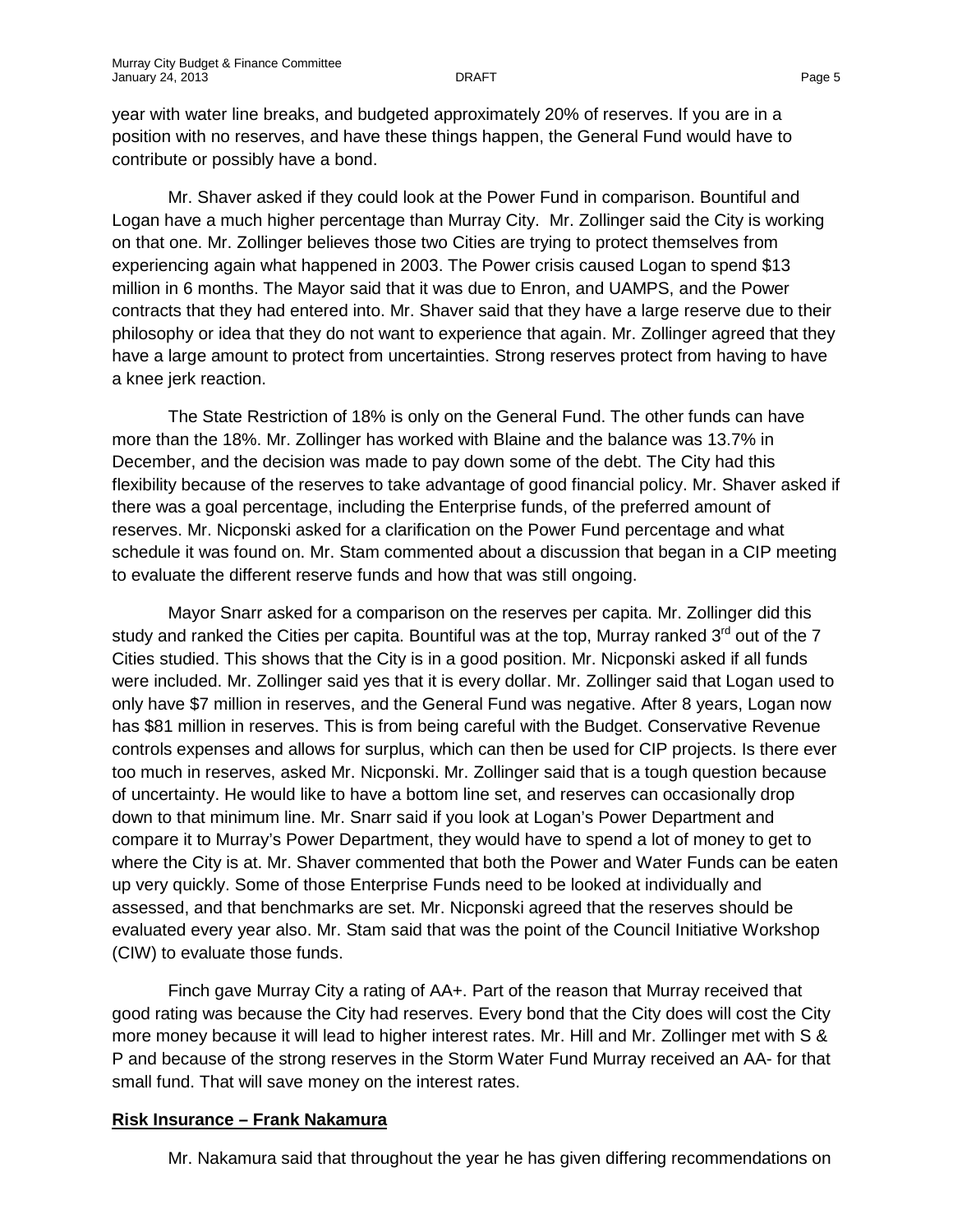the Risk Fund. He apologized for that; it has been something that needed to be monitored, and has been influenced by existing litigation. He has spoken with Mr. Zollinger at length about the risk retention fund.

The decision on the Liability insurance coverage was delayed until April so there could be further discussion. He wanted to see some numbers. The City went to market and looked at the various insurances that were available. Currently the City is on a self-insurance program that has a \$250,000 limit, beyond that is catastrophic insurance. The City looked to possibly lower the \$250,000 minimum. If the City drops below the \$250,000, it is no longer considered a self-insurance program. Then it becomes a regular insurance policy. The insurance company would take care of all the litigation, take it completely out of the City's hands and the City just pays a deductible. There are a few Cities that have done that. The problem with that is if control is lost over the litigation, the insurance company may not get the best litigators for the case. They would try to keep the costs low and the City would not have any control over how the litigation is handled. Litigation always brings a lot of scrutiny and media coverage to the City. If the City feels strongly about their position, they should advocate it as best as they can. He is reluctant to go to that program. In a previous case, if the City had not uncovered the facts, it would not have prevailed.

Mr. Nakamura is pulling back a little from previous conversations about being selfinsured. The City has another case that involves a drowning in the Jordan River; that case has a lot of costs and depositions. The City has \$1.6 million in the Risk Fund, which should be sufficient. It would be nice to get to \$2 million, but there are other budgeting needs. Mr. Zollinger has worked hard on this Risk Fund, and has talked to experts in other Cities to develop this. The City was headed in one direction, but after seeing the litigation climate, he would like to find a middle ground between self-insured and other options. This is the reason that the decision has been delayed until April. Mr. Nakamura would like to have a representative from Moreton come to a meeting in the future.

The City sent out a letter last year and tried to reduce the amount of property that the City has coverage on. There are some properties within the City that it may not be worth it to carry insurance on. If those properties are taken off the list, it still needs to be determined how much money will be saved.

Mr. Nakamura has received quotes on the liability insurance side, and recommends not choosing the lowest deductible, and then it becomes an insurance program. As far as selfinsured, it is not known if that is the best choice either.

Mr. Zollinger said the City is comfortable with the current deductible of \$250,000. Mr. Nakamura said it is a self-insured program where he works with the firms and has input on the litigation. If the cases are smaller, such as automobile cases, they could be handled internally. Currently, the City uses States insurance, and he isn't totally comfortable leaving the system that the City has used in the past.

The quote for insurance premiums is about \$7,000 higher than last year; although, this is the first year that the City has ever had to rely on them.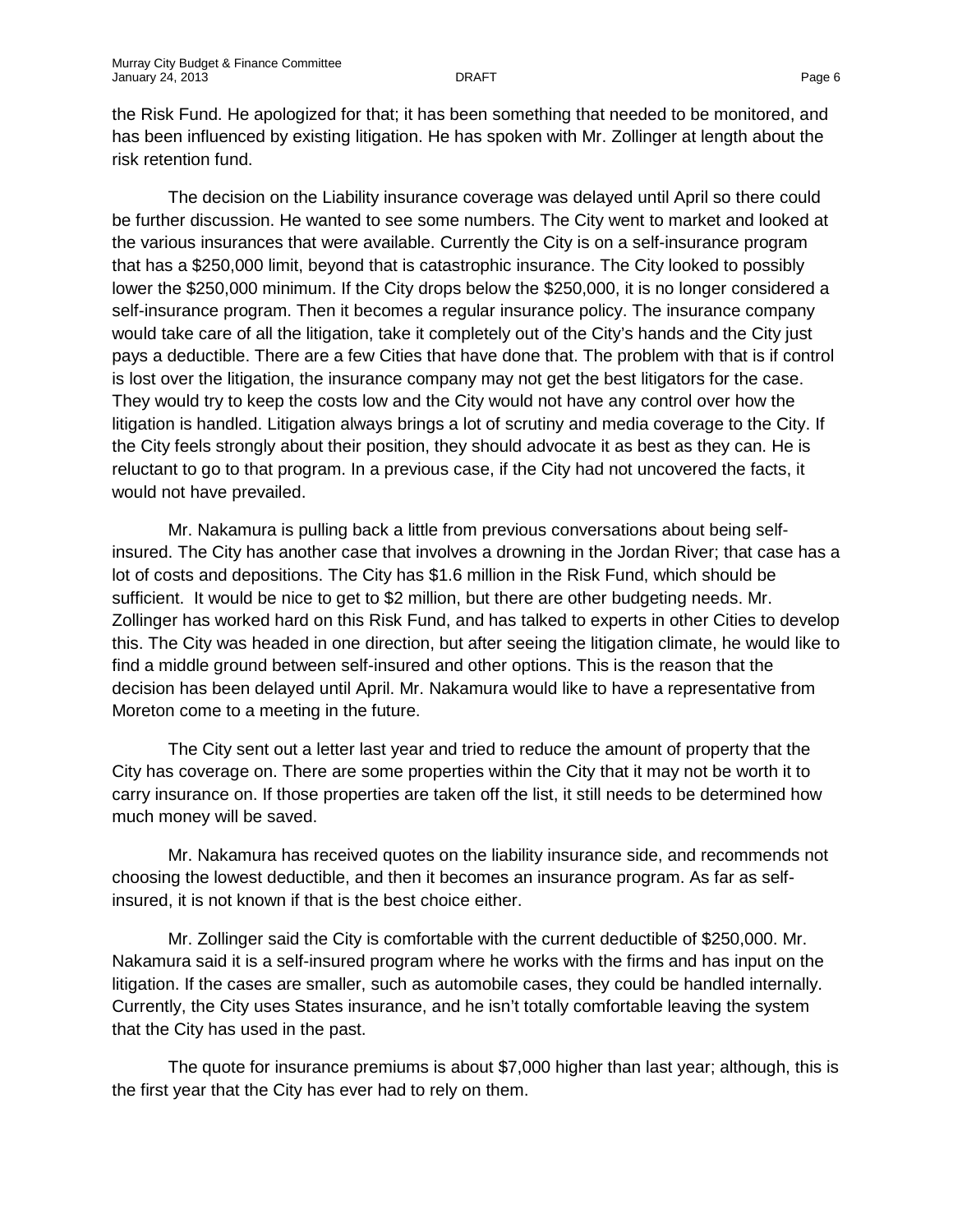## **Finance Department – Justin Zollinger**

Mr. Zollinger has no concerns with any line items in the Budget. Mr. Zollinger expects the audit fee to go down by about \$4,000 because of the fact that the City drafted its own financial statements.

Some of the achievements include: monthly financial statements and projections, and a sales tax report.

The Budget process had been put into the software.

Mr. Nicponski asked about employee initiatives. Mr. Zollinger said that it is nondepartmental, and includes the whole City. Mr. Nicponski asked about the miscellaneous services. Mr. Zollinger said that \$200,000 of that total is the amount that the City was to pay back the School District; the remaining amount gives the City some flexibility.

Mr. Shaver commented on whether or not some line items, such as the employee initiatives should be broken down by departments. Mr. Zollinger said he would like to have that conversation and would like some things broken down. An example of that also is the Christmas gift program that is being paid out of the General Fund. He would like the different funds from the departments pay for that, instead of having the General Fund pay for it. Even though the dollar amount is not that big, it seems like the right thing to do.

## **Library - Kim Fong**

Ms. Fong acknowledged the Library Board President, Gamal Herbon, was present also.

The Library has many activities going on. As it shows on the charts, activity is up. Public internet is the use of the computers at the Library for the public. Patron actions are when people get on to the website to do such things as renew books, place holds on books, etc. The wireless access is increasing. The website visits are a little bit down. This tells us that fewer people have gone to the website, but they are doing more business. Mr. Shaver clarified that there is more usage on the site, but fewer people. He also asked about the wireless. Ms. Fong said this number is mainly people using their own equipment, using the free access provided by the Library.

The usage of E-books is up by 28%, and that will continue to grow. The room use is up by 6%. In the last 6 months, over 2000 groups used the rooms at the Library.

The circulation is up by about 5% over the last year. This includes books, audio books, DVDs, etc.

Mr. Shaver asked if there was a breakdown available of the rooms being used at the Library. Ms. Fong said that the two small study rooms are the rooms that are used the most. Room 3 which is the conference sized room would be next. The auditorium is the room that is used the least amount of time. There were about 450 uses of the auditorium last year. The study rooms are very popular.

Mr. Nicponski asked if this was the only type of measurement used for performance. Ms. Fong replied other measurements are used also, but this one is a good demonstration of Library use.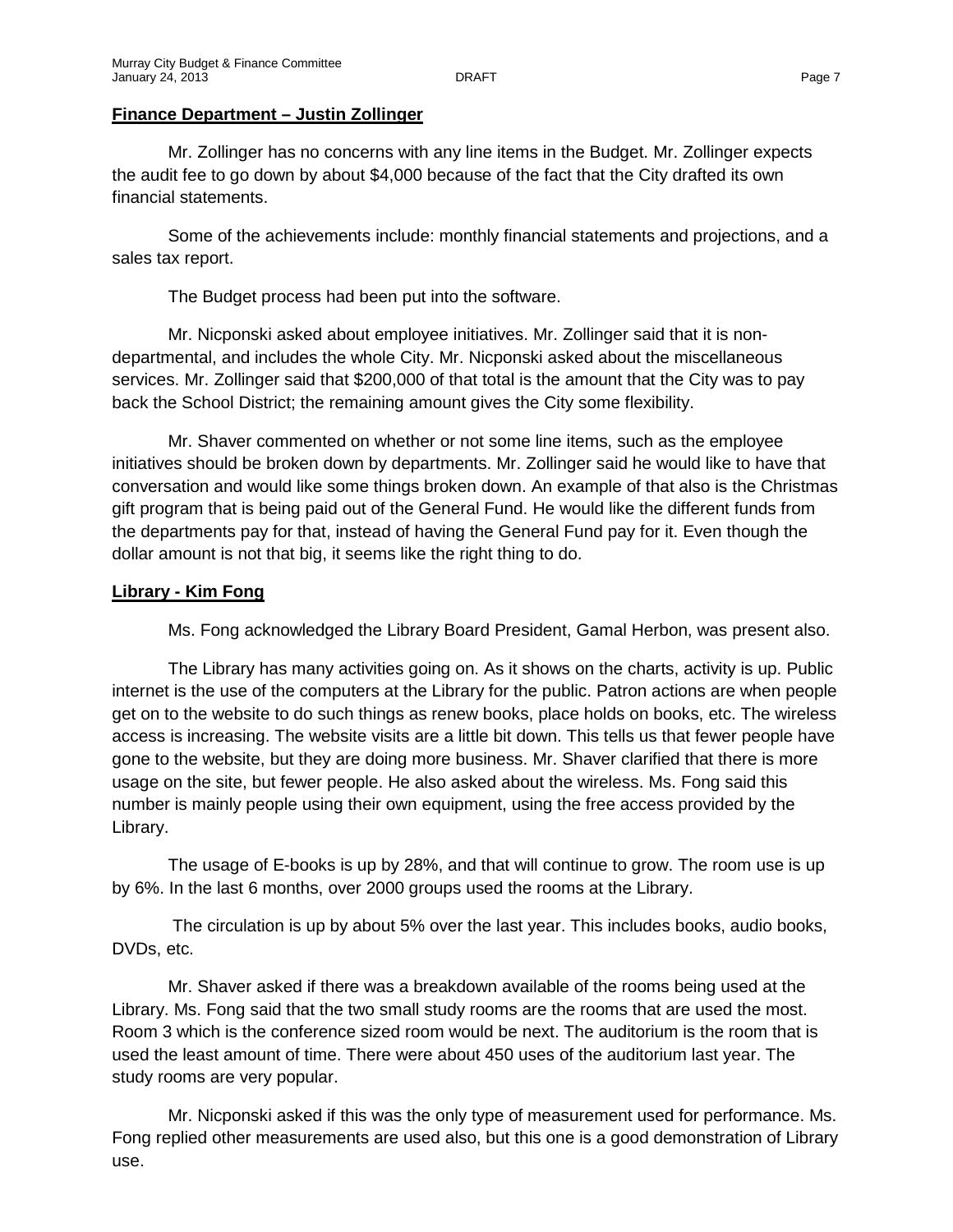The good news is that the use at the Library is increasing. In the last 6 months, there have been 183 programs, with over 6,000 participants. Programs include: story times, book clubs, teen gaming events, crafts, Lego events, concerts, and others. There are photos included of patrons enjoying the events at the Library.

Summer Reading Club is an annual event where kids come and sign up and read and are awarded small prizes for their reading. For the kids 12 and under, there were a total of 16, 762 hours read, and 309 teams participate.

The chart shows the revenue collected for the first half of the year. There is still an unrealized balance, but as Mr. Zollinger pointed out, the Library is in a good position. The Library did receive some helpful grants this year. They received \$17,000 for teen computers, and they are up and running and are very popular. They are in the teen section of the Library, and away from the adult section of the Library. She believes that the public internet usage will increase dramatically with the addition of these new computers. These computers are more geared to the needs of teenagers that include: larger monitors, multiple seats, gaming systems, and multiple headphone jacks.

There is an E-book grant in process. This is a new type of E-book that is much more visual, and has more titles for kids. The product is from Blio and has picture books that are interactive and colorful.

There was another grant received for the teen library that enabled the teen librarian to go to a seminar about new young adult literature and also gave the Library \$500. The Library is proud of their efforts to get these grants and the teen computers especially are making a huge difference in the service provided to the patrons.

Expenses are at about 46% spent for the first half of the year. There were a couple of unexpected expenses that include: 5 HVAC units will need to be replaced due to the vandalism and theft of the copper wire. That contract has been issued and the low bid came in at about \$28,000. Those new units will be installed on the roof, so the timing is tricky with the weather at this time of year.

There was also a broken window in the process of putting in the art glass for the Centennial Legacy project. Unfortunately, they are very big and curved and the cost to replace that will be \$4500. The timing is unsure as it has to be ordered out of state. There were several different estimates done to replace that window.

Next week will be an Open House that demonstrates how to load an E-book on your electronic device. Ms. Wells asked for the information to be sent to the office and she will put it on the website.

Ms. Fong finished with a quote from Andrew Carnegie, "There is not such a cradle of democracy on earth, as the free public library. This republic of letters where neither rank, office, nor wealth receives the slightest consideration."

Mr. Nicponski asked how many patrons are serviced at the Library. Ms. Fong said the gate count for the last 6 months is about 260,000.

Mr. Nicponski asked about the maintenance of the building and ground. Ms. Fong said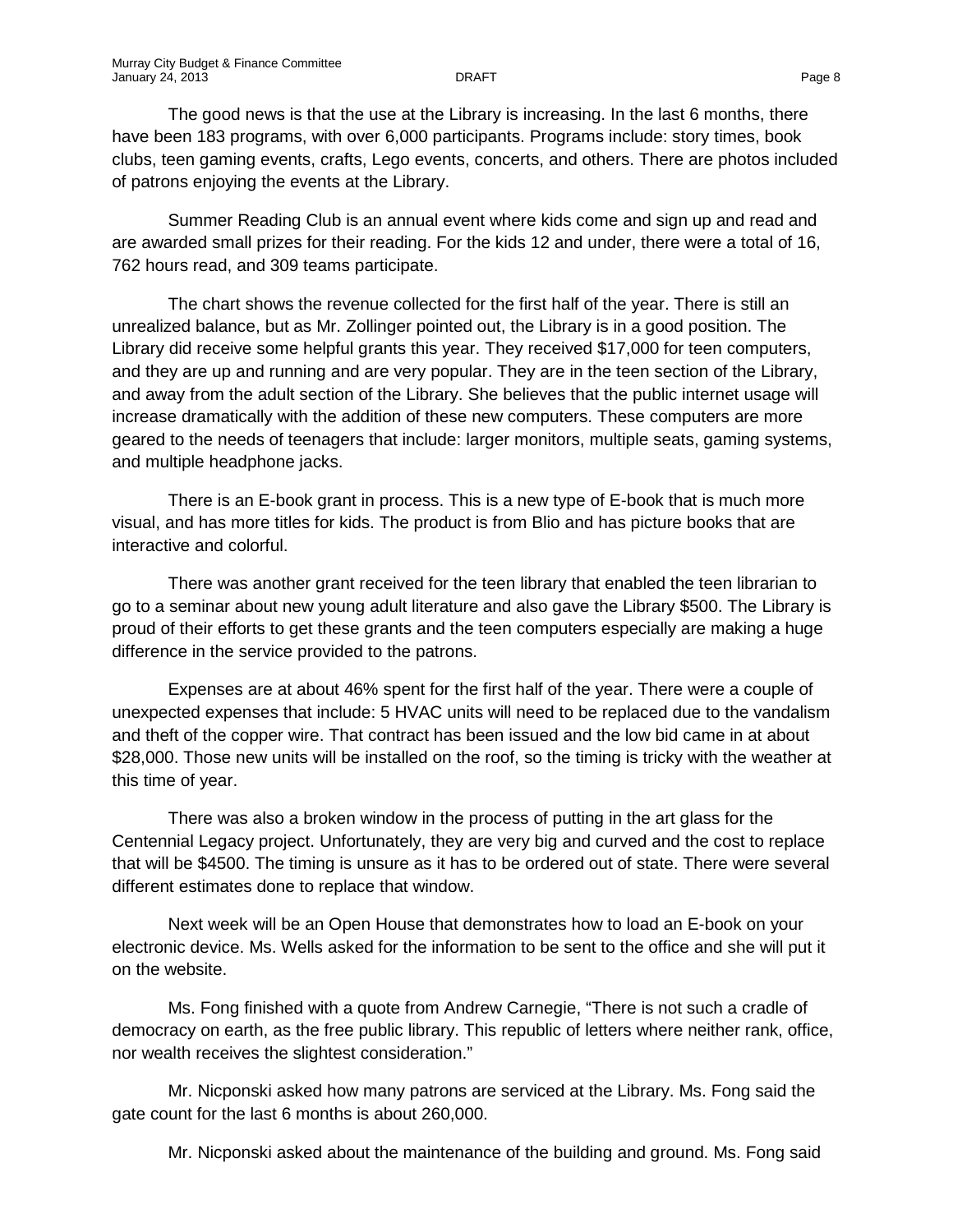that money has been moved into that account to cover the replacement costs of the 5 HVAC units, as well as the repavement of the parking lots.

Ms. Fong said she looked into the property taxes and noticed that Murray is significantly lower than other Cities for their tax levy for the Library. Murray is at .00044, the County is .00072, and Salt Lake City is .00081, Logan is .00082. The problem with the circulation going up is that the price of books is increasing also. Mr. Shaver has asked if there had been a previous discussion, and Ms. Fong replied that it had been discussed.

Mr. Terry asked about the licensing of the E-books. The license works just as it does on a physical book, only one person can have it checked out at a time. Some of the publishing houses will not sell to libraries, and some books have a limited number of uses on them. A patron can choose 7, 14, or 21 days for the amount of time checked out; after that time, it would automatically come off.

Ms. Wells commented on property taxes, and since the amount stays the same, the Library is basically losing money every year. Ms. Fong said the Library does not benefit from sales tax as other entities might.

Mr. Shaver asked about the fine rates. Ms. Fong said that the fine rate is actually dropping, partly due to the fact that the Library does send out pre-overdue notices by email and text. The Library is anticipating that the fines will continue to decrease, because the Library is trying to help patrons return their items on time.

#### **Fire Department – Gil Rodriguez**

Chief Rodriguez announced that he also has Deputy Chief Potter present with him who does a lot of the work for the department.

Chief Rodriguez showed a photo of the Fire Department in 1906.

The CIP part of the budget has included many recurring items, such as turnout gear. Historically, the Department has had to ask for money to cover these costs every 5 or 6 years. The turnout gear costs about \$1500 a set for the pants and coat. With boots, and everything included the entire outfit would cost about \$3,000. The pants and coat are the items that deteriorate the fastest. There are about 54 firefighters. With the CIP budget, the City can replace about 12 sets a year. That way the Department can take the top 12 guys that need their gear replaced and switch them out. Throughout the year, there may be some repair needed, and they have to be cleaned a certain way now. The amount of time that they last really depends on how hard they get used; it is usually about a five year rotation.

The Department had to send a truck back to get refurbished. This project is completed but it did go over budget by about \$25,000. That included some maintenance that staff knew needed to be done, such as new tires. It looks like a brand new truck. It is markedly better than it was. The front-end suspension had a tack 4 installed, which alone was \$35,000. The truck was repainted, had all new lighting, etc. The budget was \$175,000, and it may end up being around \$200,000, but that did include around \$10,000 of basic maintenance that needed to be done. The cost for a new truck would have been about \$650,000.

The Reserve ambulance came from Sandy City. Sandy City said they had a couple of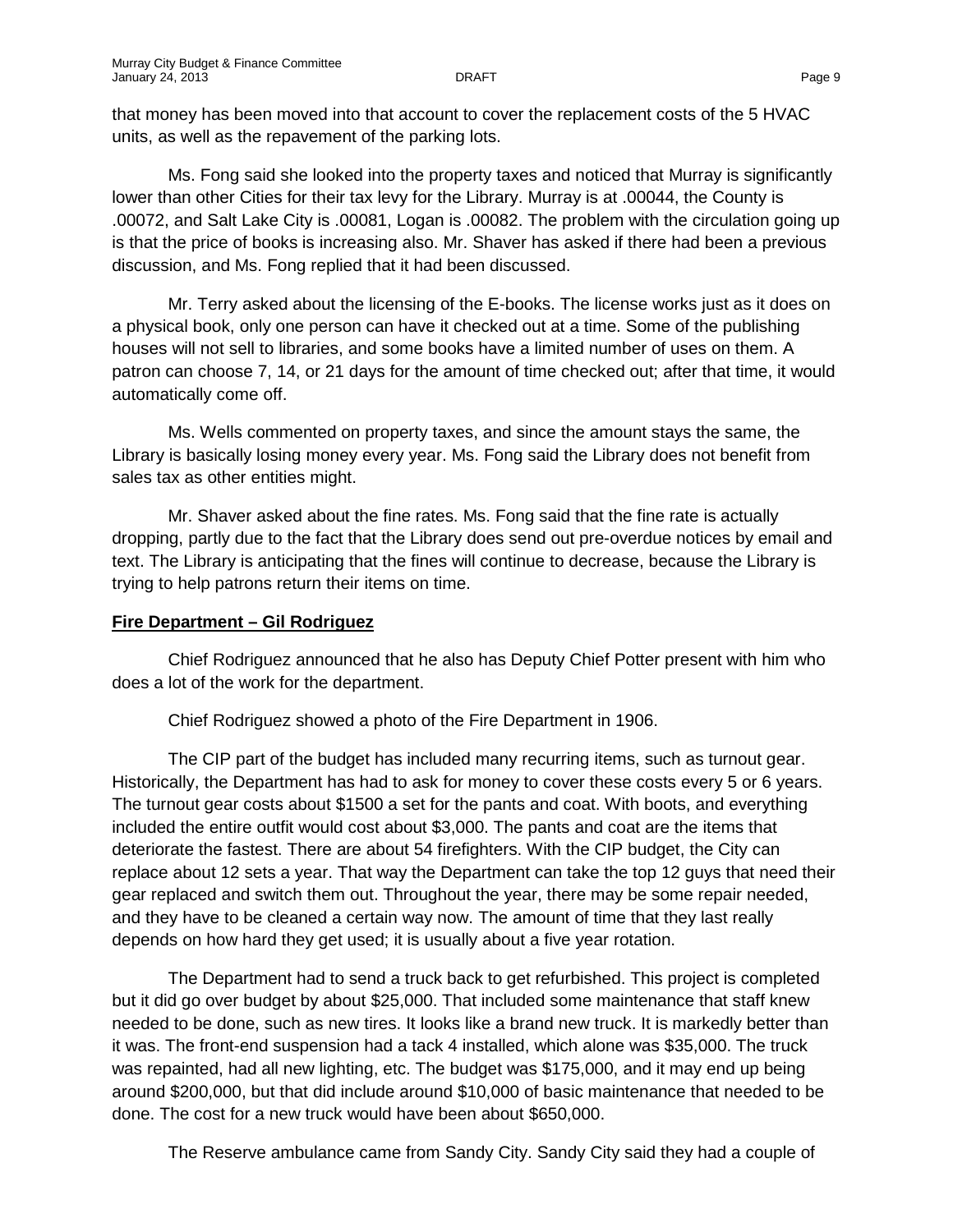ambulances that they were going to give away. Murray City has three front-line ambulances. When one of them goes down or needs maintenance, it becomes a revenue problem. In the past, the City has had to borrow an ambulance from West Jordan. The ambulance was free, it cost about \$7,500 to repaint and do some basic maintenance. It does have over 100,000 miles on it, but this will keep the department from having to borrow an ambulance.

The Fires program has been upgraded and they are currently working on the Zoll upgrade.

The City was awarded \$9,443 in a matching grant for tablets. The City received eight tablets. They were able to get them at a discounted price, so they made some adjustments and acted on it. The City needs the tablets in the front-line engines and ambulances, and they do get worn out.

Mr. Nicponski asked about the manpower needed for three ambulances. Chief Rodriguez replied that there are two in every ambulance.

Mr. Nicponski asked how they compare to Gold Cross. Chief Rodriguez answered that there is a quicker response time, because the ambulances are in the stations. Murray has paramedic ambulances, and the Department is part of the community and they know that. Also, the guys are premier guys that are here for the long haul. Murray has a great relationship with Gold Cross. The costs are regulated by the State so there is no difference.

Battalion 81 received a grant for \$29,677 to purchase a Battalion Chief vehicle. A new Ford F350 was purchased, but the amount was short about \$15,000 to do the graphics, the command center, and the lighting. A command center is a center that pulls out that includes a laptop, printer, command boards, and everything else that is needed to run fire. It is a small Emergency Operations Center (EOC). They would like to get that money from the CIP fund. Mr. Stam asked if the person stands behind the truck and pulls out the command center. Chief Rodriguez said yes, and if weather is inclement, they have a canopy or try and park underneath. Command and Control of an incident is very important, and the worst thing that you can do is lose focus, and get away from this vehicle.

Mr. Shaver commented on the \$50,000 CIP budget. Chief Rodriguez said that was exactly correct and that moves it up the priority list.

Some of the lines of concern include the overtime budget. Overtime always peaks during the summer and vacation months. It goes down in the winter, and picks up in the spring. There has been one employee out with knee surgery. Another employee has been battling cancer and has a long road. The staffing is very important and to be short two employees is tough and unforeseen. Mr. Rodriguez said there is a minimum staffing that needs to be there, and vacation, sick leave, and unforeseen absences need to be taken into consideration.

Mayor Snarr asked about hiring retired personnel in the summer. Chief Rodriguez said that had been considered and is cheaper than paying overtime to an employee. Sometimes, there are issues with the retired guy. It was tried once and it didn't really work out.

Vehicle maintenance has historically been a very tight line. Similar to the Library, when unforeseen things happen, they need to be fixed immediately. The \$15,000 allotted for maintenance for the paramedic ambulance line is gone because it was used for the reserve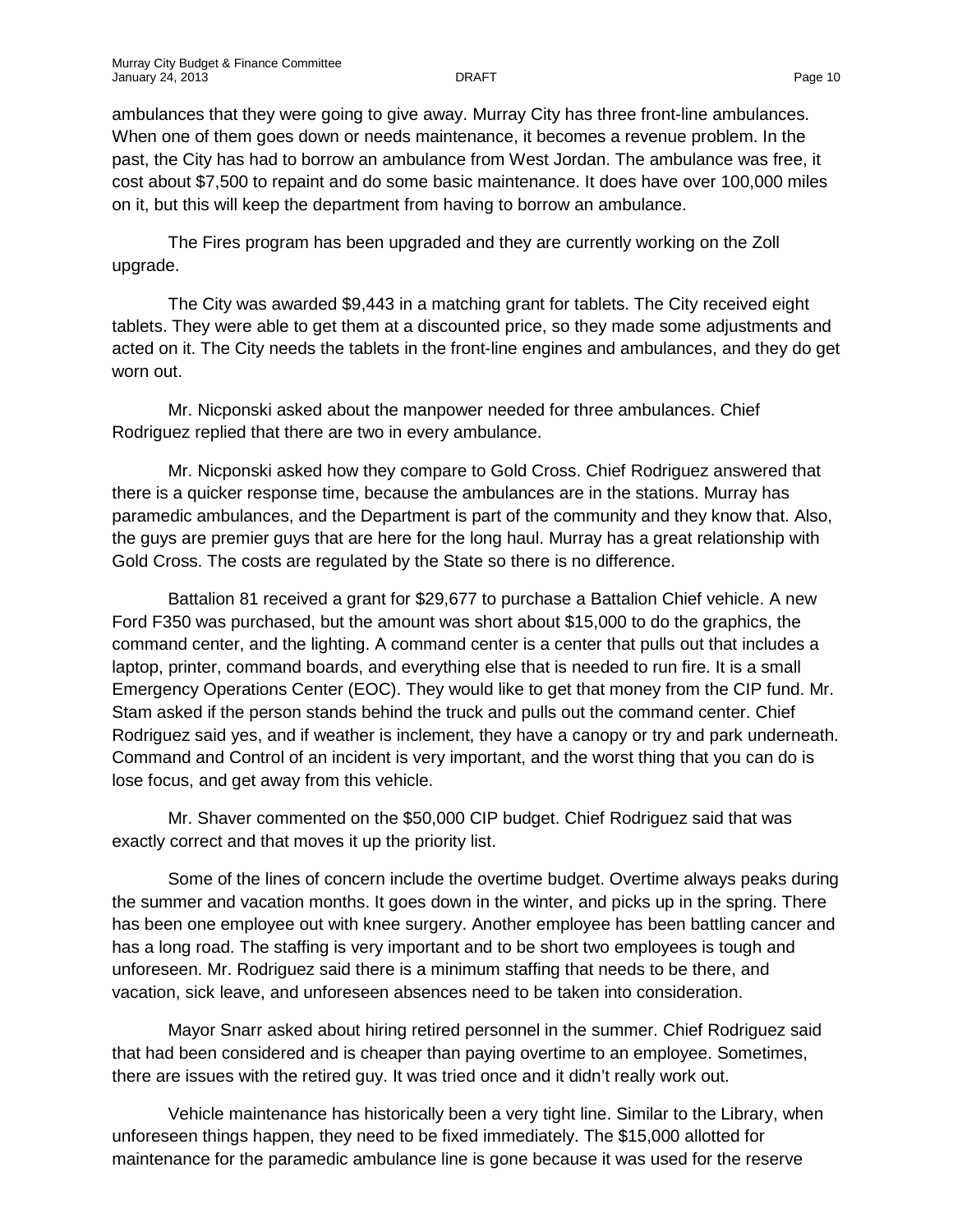ambulance. Also, the ambulances are all just out of warranty with about 50,000 miles on them.

On the horizon, a concern is the ambulance rotation. The City has 3 front-line ambulances that all have about 50,000 miles on them, and the reserve one has 100,000 miles on it. It is important to get a new one soon to rotate, because we don't want to be in a situation where the City has 3 ambulances with 100,000 miles on them.

The Grass/Wildland vehicle is the one that is taken on the parkway and to other Cities. This last year was a bad year for grass fires because of the fireworks, and the high temperatures. This vehicle got beaten up. It is a 1989 Chevy and is long overdue for replacement. This is one of the items the Department will be asking for.

Second to labor, the fleet is the biggest cost to the Department. The CIP is terrific and he hopes that it is sustained. Most of the vehicles are in some kind of replacement cycle. They look to the future and this vehicle is a 10-15 year vehicle, engines last about 4-5 years, trucks last about 10 year. Mr. Shaver asked about replacement parts or if this vehicle would require a total replacement. Mr. Rodriguez said that this one would be a total replacement. A grass truck is a flatbed with a tank and a pump on it. The pump is aged and needs to be replaced. The tank is not that big of a deal. There are compartments on the side for shovels and equipment needed for a grass fire. The grass truck goes to other Cities, such as, Herriman, and Lone Peak. The City also was busy with the Parkway. This grass truck would also be nice to have as a reserve; it has a plow in front that can be used for emergencies.

Mr. Nicponski asked what happens when the CIP fund cannot handle a purchase such as this. Mr. Shaver commented that the different parts of the truck may have different life times. The pump may have a different life than the actual truck.

Mr. Rodriguez said the grass truck doesn't get used every day, unlike the battalion chief car. This is a specialty vehicle, but it is vital to the fleet. The staff cars are also getting older.

Mr. Rodriguez said that Fire operates out of three stations. The fourth station is where the battalion chief is, a reserve ambulance, medical supplies, and SWAT vehicles. These stations are strategically located for the best response times to the citizens. The stations in Murray are better centrally located for response than any department in the County or the State. Station 84 is where the battalion chief resides, and that has been determined to be the center of the City. Every station has an ambulance that runs with the truck from that station.

Mr. Rodriguez showed an operational chart with the different positions in the Department. There is the Chief, the Fire Marshall, the Deputy Chief that is over operations, and an Office Manager. Each station runs a front line apparatus and a paramedic ambulance. Station 81 has a four man company and two man paramedic. Stations 82 and 83 are where the truck company and the tower are located.

The Battalion Chief runs the shifts daily, organizationally as well as operationally, and has administration obligations. They also train officers, the Emergency Manager, and the EMS Director.

The maximum staffing is 18 per shift, plus the Battalion Chief. The minimum staffing is 14. If staffing is at a minimum, they will drop to two ambulances and three men per engine. All members work a 48/96 work schedule. That is 48 hours on duty, and 96 off. This is the same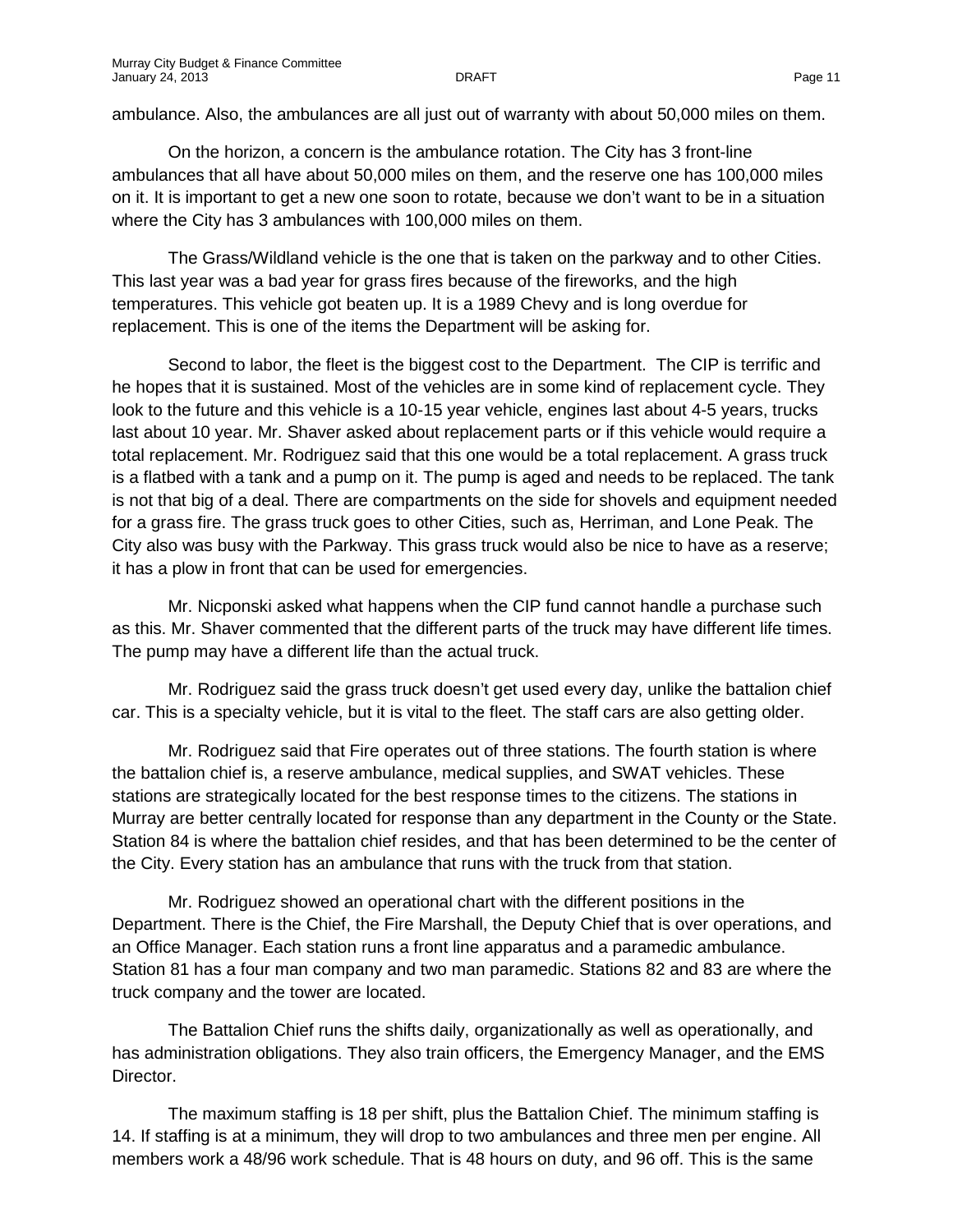shift that the County uses. Sandy and South Jordan also just changed to this schedule. The Murray City officers train with other Cities. Every Tuesday they have a "live fire" Tuesday and they train with surrounding departments. Mr. Stam asked how the personnel liked the change in scheduling. Mr. Rodriguez said that most of the staff likes it, and there have not been any problems.

The average response time for service is usually under three minutes, depending on where it is located. After the call is received, the firefighters try to leave the station within 60 seconds. The staff is very well acquainted with the City. In 2012, they responded to 5387 calls for service, which is the most in department history. He believes that the call volume will increase with Obama care. If everybody has insurance, they tend to call for ambulance service more often. They are trying to look at alternative ways to respond to those calls as a valley. Mr. Shaver asked what the percentage of calls was health related. Mr. Rodriguez said that those calls account for about 80% of the total.

Following a short break the meeting resumed.

### **Public Services – Doug Hill**

Mr. Hill said his intention was for a question and answer session.

Public Services are basically divided into two areas:

- 1. The Public Works side which includes: streets, engineering, water, fleet, solid waste, waste water and storm water. Many of those funds in Public Works are enterprise funds, utility funds, and others such as inter-departmental funds.
- 2. The rest would all follow under the General Fund, including Parks & Recreation, with the exception of the Golf Course.

Cemetery- This budget is currently about 53% overspent, because they had a tractor that needed an engine repair that costing \$5,000. The hopes are that it will be absorbed throughout the rest of the year. There is not a lot of revenue that comes in, because the lots are all sold out.

There was some money given to the Cemetery through the CIP process to build a new niche. The niche will include places for people to put urns.

Mr. Nicponski asked about a possibility of expansion. Mr. Hill replied that two years ago when the sites were sold out, there was a discussion whether or not there was any interest in purchasing surrounding properties near the Cemetery. At that time, it was decided it was not the time to purchase more property. The exception would be that some roads could be removed and put grass in and get around 1125 more lots. This is part of the CIP which has been partially funded. As money becomes available, that project may be done. Mr. Hill said that history has proven that cemeteries are not a profit center. The City has sold the lots at such a low price, and the City has chosen not to increase the prices and compete with private cemeteries.

Mr. Hill said that if a person calls in now to buy a lot at the Cemetery, the answer would be that there are no spots available. Mr. Shaver said that the cemetery has a limited ground space, and when that ground space is depleted, so is the revenue. It will be a perpetual cost to the City.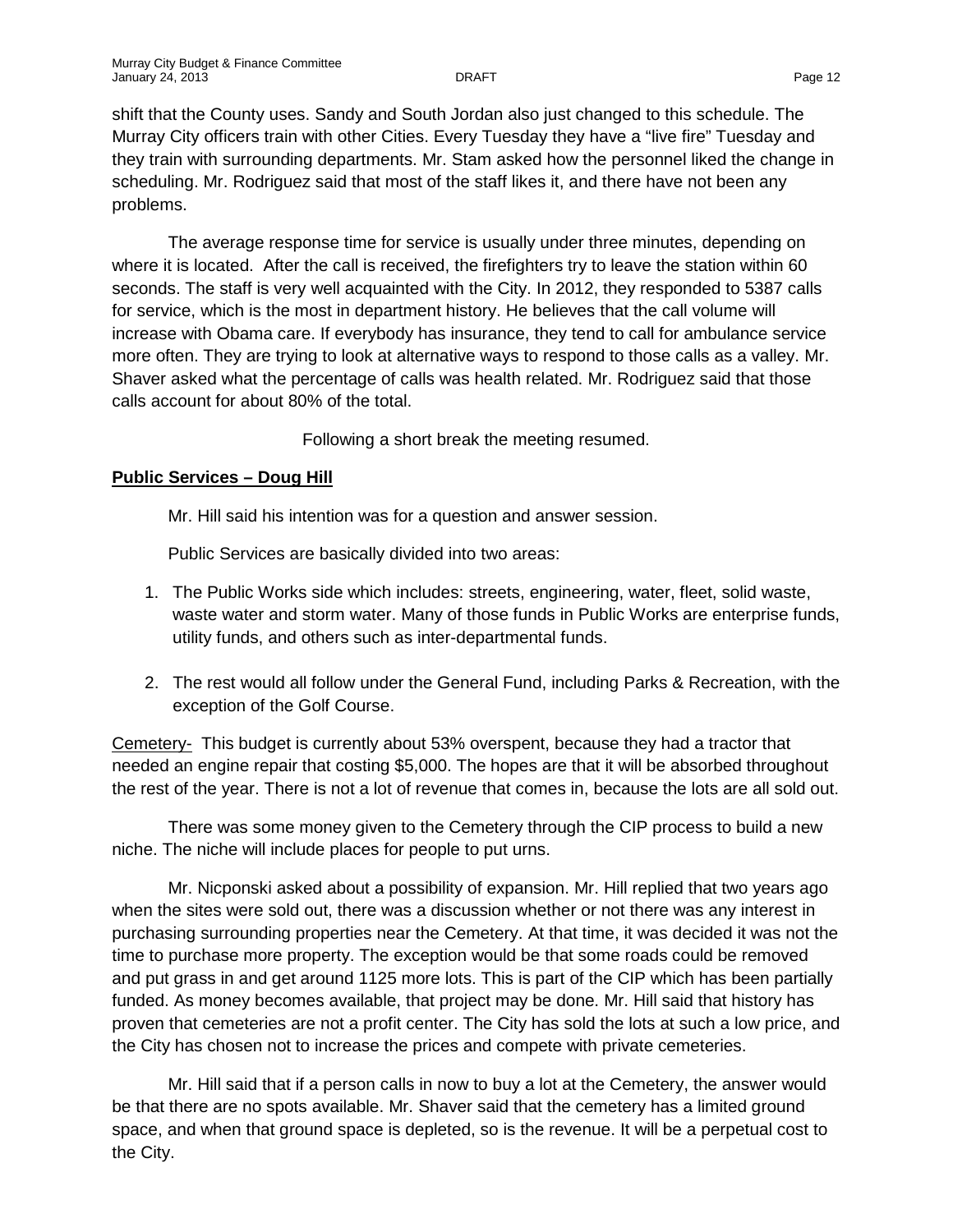Mr. Hill said that when the City charged for lots, they did charge a perpetual care fee to offset the ongoing maintenance of the cemetery in the future. There is a fund called the Perpetual Care Fund that has \$1.2 million in it, and that money is available to help offset the maintenance costs of the Cemetery over time.

Mr. Zollinger said that if there is enough money, the interest made off of that money can be taken to pay for the care of the Cemetery. That was not being done prior, and the principal was being used and was running out of money. The City will always be subsidizing the maintenance of the Cemetery.

Cultural Arts and History- They have currently spent 40% of the Budget. There is a source of revenue for the Arts from ticket sales, grants and things like that. They are on track for their revenue projection for the year. Mr. Shaver asked about the costs for Fun Days, and if they are paid for before or after the event. Mr. Hill said both. Some costs are before such as the fireworks or the float. The costs to actually sponsor the event come after. Mr. Hill said History is also a part of this with the Museum budget.

Engineering- Engineering is currently 58% of the budget spent. He does not anticipate any problems staying within the budget. There was a transfer between Murray City and Taylorsville City for the repairing of the canal. There is really no revenue associated with Engineering.

Some of the capital projects have been completed such as putting up radar speed signs. There is a Public Open House next week for the design on 5900 South. That is an environmental document that is being worked on.

 Mr. Nicponski asked about Public Works/Road Ways Budget. Mr. Hill answered that the Road Ways budget is primarily the street employees, those are outside employees that take care of the streets, such as snowplowing. Page 29 is Engineering accounts for the City Engineer, and inspectors that go out and manage the public right of ways.

Through the early retirement process, the Engineering department shrunk in size. The City did not replace an Engineering position a year and a half ago, believing that the workload could be managed with a smaller staff, in part because the economy had shrunk and development was not coming into the City. As the economy has improved and more developers are coming into the City, Engineering is being impacted. The staffers are almost beyond their ability to keep up on things. It is slowing down Community and Economic Development because staff cannot get to the plan reviews quick enough. That can be analyzed at budget time. Mr. Shaver asked about the overtime budget. Mr. Hill said that the overtime budgets have almost been completely eliminated. Engineering has one of the larger overtime budgets in the department, but that is because inspectors have to go out on evenings and weekends when roads are torn up to complete inspections. That overtime budget would decrease if there were additional employees.

Mr. Nicponski asked about how much money there was to spend on road projects. Mr. Hill said that currently the budget in the Class C Road fund is about \$4.2 million, but about \$2.4 million of that was a one-time in and out payment to Utah Department of Transportation (UDOT) for the intersection work that was done. It is actually a little under \$2 million, plus what has been allocated through the CIP fund, which was about \$600,000 so the total is about \$2.5 million.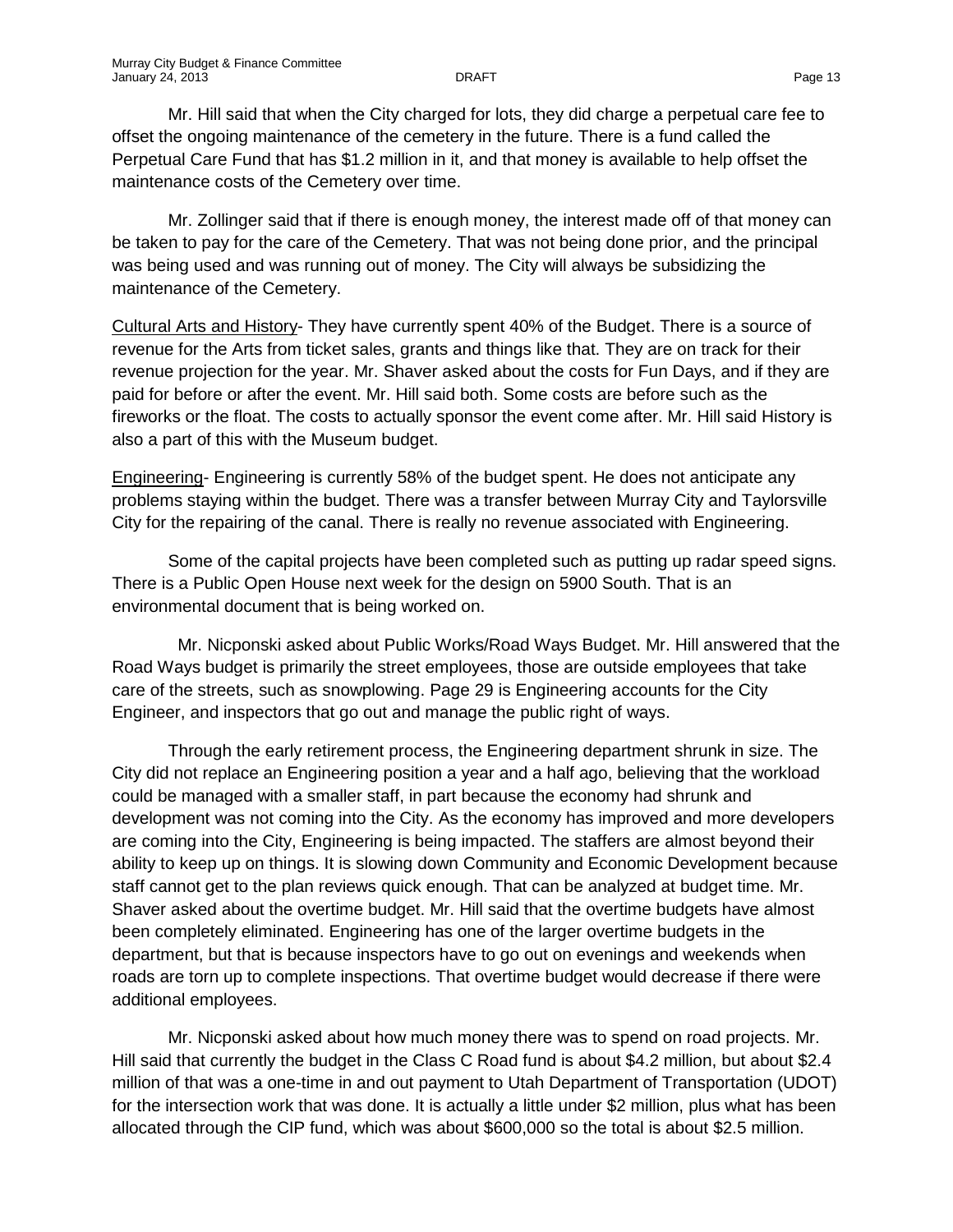Fleet- Fleet is running under budget, and there is not a concern on their expenses. Fleet is an inter-departmental service fund because of the various vehicles that are maintained. The total includes about 450 vehicles in the City that are maintained. The amount of work that the Fleet Department has been required to do has gone down, and the employees could take on more work. Mr. Nicponski asked about the legislative session and if Mr. Hill was expecting anything. The Fleet Department charges a fixed cost, as well as a labor and parts cost to the other Departments, and that is allocated to every budget in the City. Mr. Hill has spoken with Mr. Zollinger and the philosophy may change by which Fleet maintenance is funded. The direction that they would like to go would be to change the parts and maintenance cost to a fixed cost and then anybody could bring their vehicles into the Fleet Department and they would not have to pay for the mark-up on parts. There will be some new budget numbers presented this year with a new funding mechanism for Fleet.

Heritage Center- The Heritage Center budget is about 47% spent. There is some revenue received from the programs that they offer, and meals that they serve. Mr. Hill said that the center is really good about tracking the hours of the volunteers, and they pride themselves on their volunteerism. The Heritage Center is one of the biggest sources for volunteerism and also the youth sports program has a lot of volunteers.

Golf Course- The Golf Course in running under budget, at about 42% spent. Revenue is above 50% collected this year. They are under-spending expenses and over-collecting revenues right now, which is a great thing. It is a seasonal thing and will be affected by the weather. The Golf Course has always been a profit center, and Mr. Hill believes that there are very few municipal golf courses in the state that break even.

There is about \$400,000 in the Golf Course reserve fund. They are trying to build up this fund for some upcoming repairs needed. Mr. Zollinger pointed out the sprinkler system repair. It is a slow process, because if the golf course earns \$100,000 profit in a great year. The last two years, the City has lost about \$200,000. It is a tricky business and hard to run as an Enterprise Fund.

There are three full-time employees that work in the Pro Shop. The one full-time employee that worked in the Café, just left for a position in Customer Service. They are looking at contracting out the Café position instead of hiring a new employee. That would bring some additional revenue. There are also five full-time employees on maintenance.

Park Center- The Park Center currently has 49% of the budget spent, and a little over 50% of revenue collected. The Park Center operates on about a 60% self-sufficiency percentage. That is typical for a recreation center. The 60% sufficiency rate does not include the debt service payment of about \$775,000 per year for another 10 years. In 10 years that bond should be paid off, and the City will realize that additional money.

Mr. Shaver asked about employee incentives so that Murray employees will take advantage of the Center. Mr. Hill said there has not been an increase in memberships from the employees. The discount is similar to what has been previously offered, but is allowed as a payroll deduction now. The number of employee memberships is around 50-60. This budget seems to be the one that typically overspends, so staff works hard to keep them on track. Mr. Nicponski commented that this is a really good program that interfaces with the community. Mr. Hill agreed that it is recognized as a community gathering place. There are those people that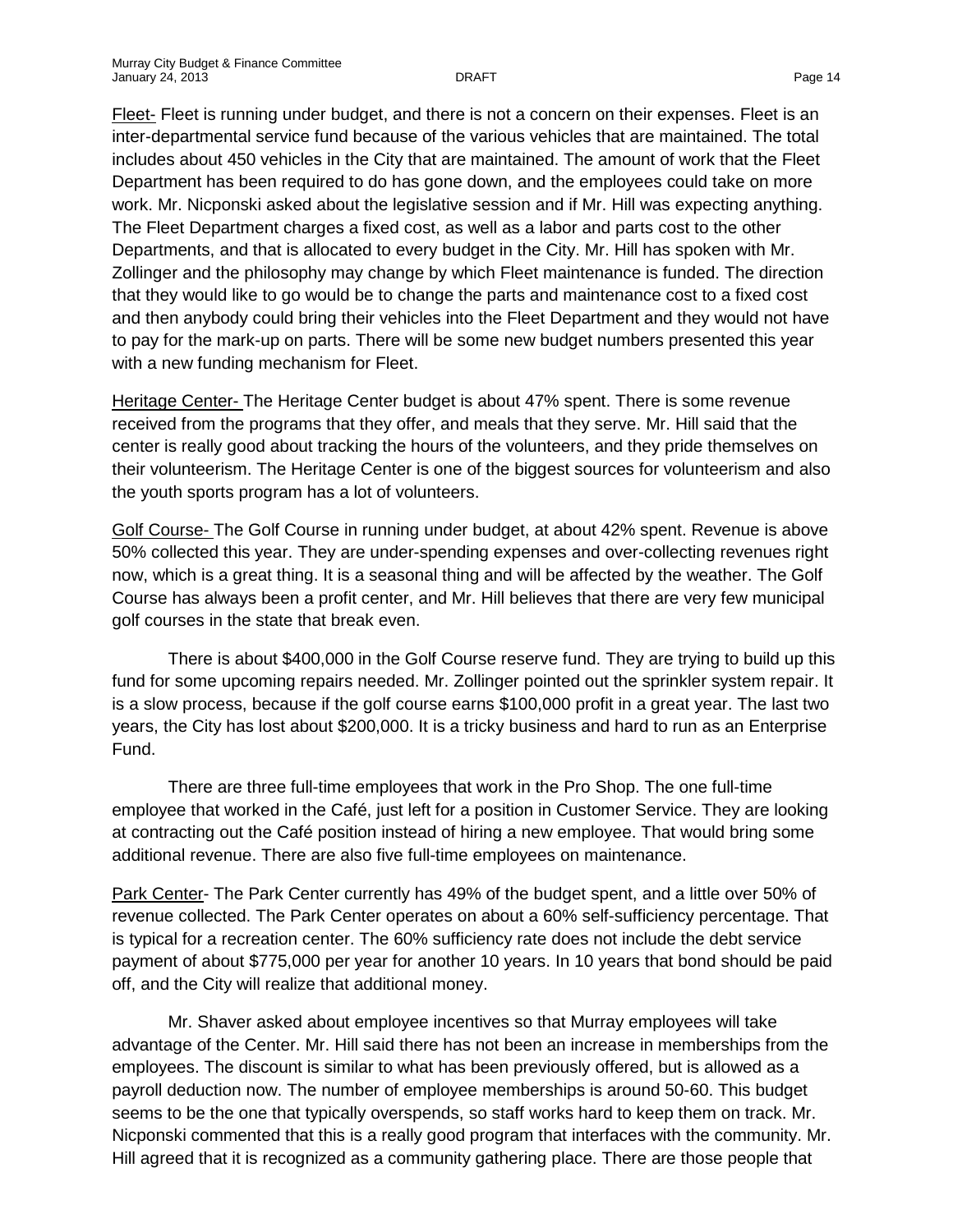don't have children that may ask why the Park Center is being subsidized, but overall people like it. Mr. Hill remarked on the comment about the ice rink and said that it is actually County operated.

Mr. Shaver asked about the equipment needed. It is a constant issue for the Park Center, most of the equipment is intended to last 3-5 years, and some of the equipment being used is the original from when the facility opened. That is a compliment to the staff that maintains it well.

The Utility costs have increased. The Park Center is a heavy user of gas and electricity, due to the pool. The Department is looking into a new provider of natural gas that would save the City some money. Mr. Nicponski asked for an explanation on credit card fees. Mr. Hill said anytime a person pays for services using a credit card, there is a 2% fee to the credit card company. That fee does increase every year, and combined with utilities are the main challenges to the budget. Mr. Zollinger made a comment about Intermountain Medical Center and the use of credit cards. The fee was costing the City about \$8,000 and so the City asked them not to use the credit card.

The waterslide stair replacement had been completed through the CIP Project funds. It looks really nice and the money was been appreciated. Mr. Nicponski asked about the Arts budget line. Mr. Hill said that Mary Ann Kirk has advertising on the radio stations for Arts in the Park series, and also for the Fourth of July events.

Mr. Stam asked if there was a drop in revenue with the shutdown of the pool. Mr. Hill said there was a decrease in the month of December and memberships were extended an additional month to compensate.

Parks- Parks are currently tracking about 50% of the budget right now. The Southwood Park restroom project is under way and should be completed by March. This also included a roof on the pavilion next to the restroom. There were two playgrounds funded, which include Hidden Village and Southwood Park. There have not been a lot of problems with the restrooms. The biggest expense that the Department is facing will be the replacing the Pavilions in Murray Park because the wood is rotting out. Many of the playgrounds were installed 15-20 years ago, so those may come up for replacement soon. Also, a lot of the vehicles are getting pretty old, but the City has made some progress in getting some of those replaced.

Overtime has been much higher in Parks Department than others. The overtime budget is almost nothing now. It is almost impossible to operate Parks without an overtime budget. There are many evening and weekend calls with problems with pool, pavilion rentals, etc. There isn't any ability now to let the employees get overtime now, so that may be a request to increase the overtime budget.

Mr. Shaver asked if any other equipment was leased, other than the golf carts. Mr. Hill said that some street sweepers are leased out of the Storm Water Fund. Those have about a 5- 6 year turnover. There have been other vehicles purchased on lease-purchase programs, but he believed that the City has paid those off. Mr. Hill said that typically lawn mowers have been purchased. The main reason that the golf carts are leased is there has not been enough money in reserves to purchase them. The golf carts are taken care of by the staff, there is little maintenance required, and typically they are under warranty for the first 4 years.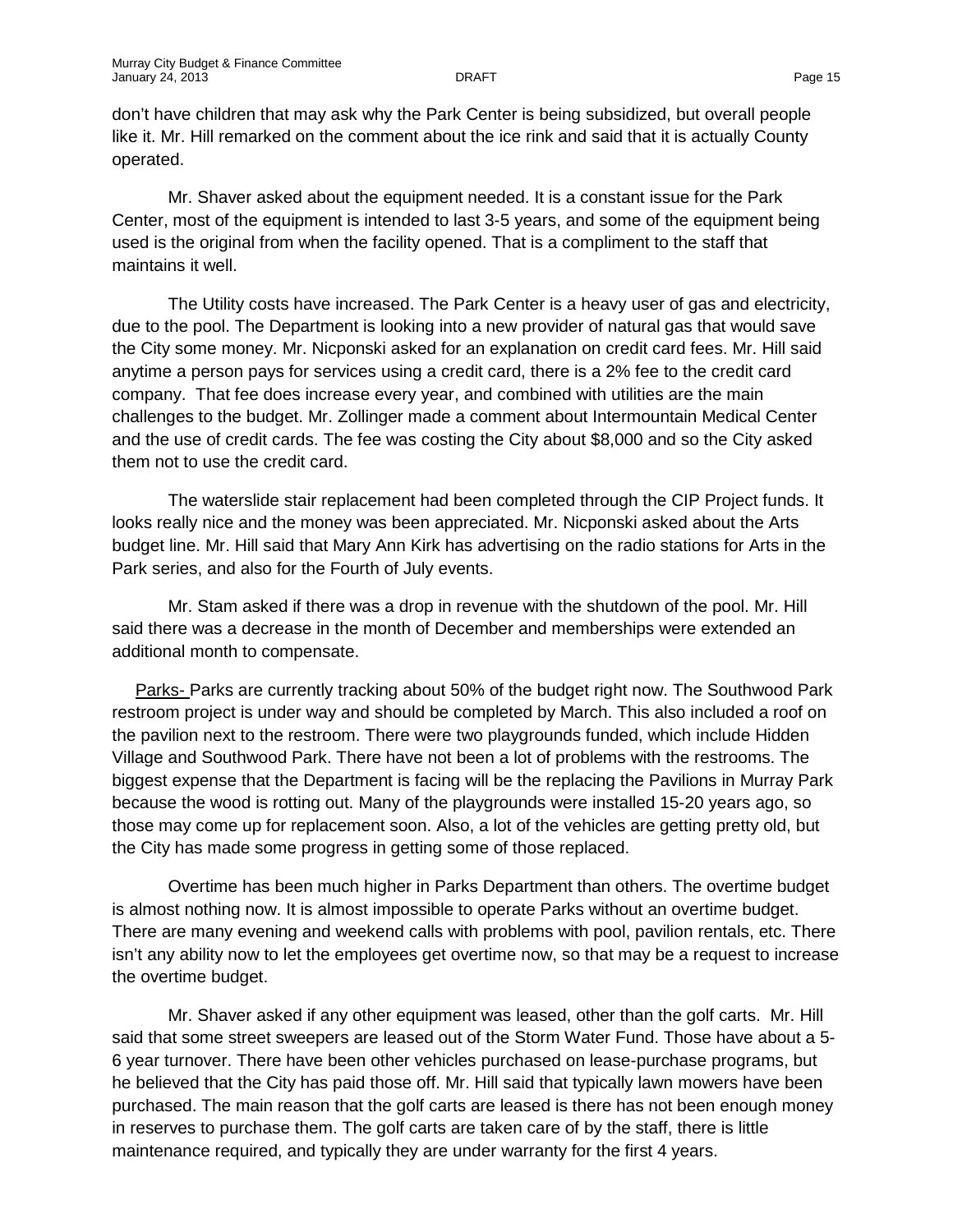Recreation- They are running about 53% of budget right now. The Jr. Jazz program requires some money up front, but the expenses will come back in line by the end of the year. Revenue is a little down, compared to last year. Possibly some of the enrollment numbers have decreased, as the community ages. They are still above 50% of the budget of collected revenue. Mr. Hales said it is a great program that benefits the kids from Murray. Mr. Stam commented on the number of kids enrolling in programs, and compared it to the baseball league that is also experiencing a 25% decrease in enrollment numbers. He attributed it to fewer kids. Mr. Hill also said that there has been a society change to super leagues and club programs, and less interest as the kids get older in the City recreational programs.

Mr. Hill had two private organizations approach him this year and ask for the City to take over the program. It was a girls' softball league, and also a karate program. The City told those groups that they would have to go through a budgeting process, and never heard back. Some of these parent-run organizations are getting tired and it is hard to keep engaged over the years.

Mr. Stam said that the City got the World Series in part because of the leadership that had been involved in baseball for years. When we received it for the second time, many of the same people were involved. Currently, this baseball season doesn't appear to have long-term individuals. Mr. Hill said in his opinion it is always better to have a volunteer-parent run organization that saves taxpayers money. He knows in some communities the City just provides the fields. Murray has a strong tradition of running these programs and doing so much for the community, there is an expectation.

Mr. Shaver asked if the number of children had gone down in the schools also. He commented that in his neighborhood there are a lot fewer kids now than there used to be. Mr. Hill said that the recreation program is following the same trend as the schools. The School District has seen a decrease in the number of kids from Murray enrolled. In order to increase the numbers, they have open enrollment and get a lot of kids coming in from outside of Murray.

Roadways- This is basically the budget for personnel costs. These are the employees that work in the Street department.

Solid Waste- This is an Enterprise fund, known as the garbage fund. The City recently did a fee increase, it is in good shape. The expenses and revenue are almost exactly on budget.

The big issue here is the neighborhoods east of  $9<sup>th</sup>$  East. The County created a Waste District for all the garbage in the unincorporated areas and also a portion of Murray City. By creating a special district, the County has independent control of that area. Mr. Hill and Mr. Nakamura have attended their meetings recently and it seems like they are spending money excessively. They charge customers that reside east of  $9<sup>th</sup>$  East \$12.50 per month on their property tax bill as a fee, which is \$158 per year. They are not allowed to do that anymore, and have to bill separately now that they are independent. This will be a new bill for those residents who are not used to getting a bill. Murray City charges \$10 per month for garbage. Mr. Hill would not be surprised to see a fee increase in the future for those residents. Murray may want to think about collecting garbage there in the future. Mr. Nakamura said that many residents pay their property taxes out of an escrow account and never see that payment going out. There will be some issues with the banks. Mr. Hill said he believes this will be exasperated in the future. The Mayor went to the County ten years ago and asked for the City to take it over. There were two issues: they provide a free dumpster that the City doesn't provide, and also the County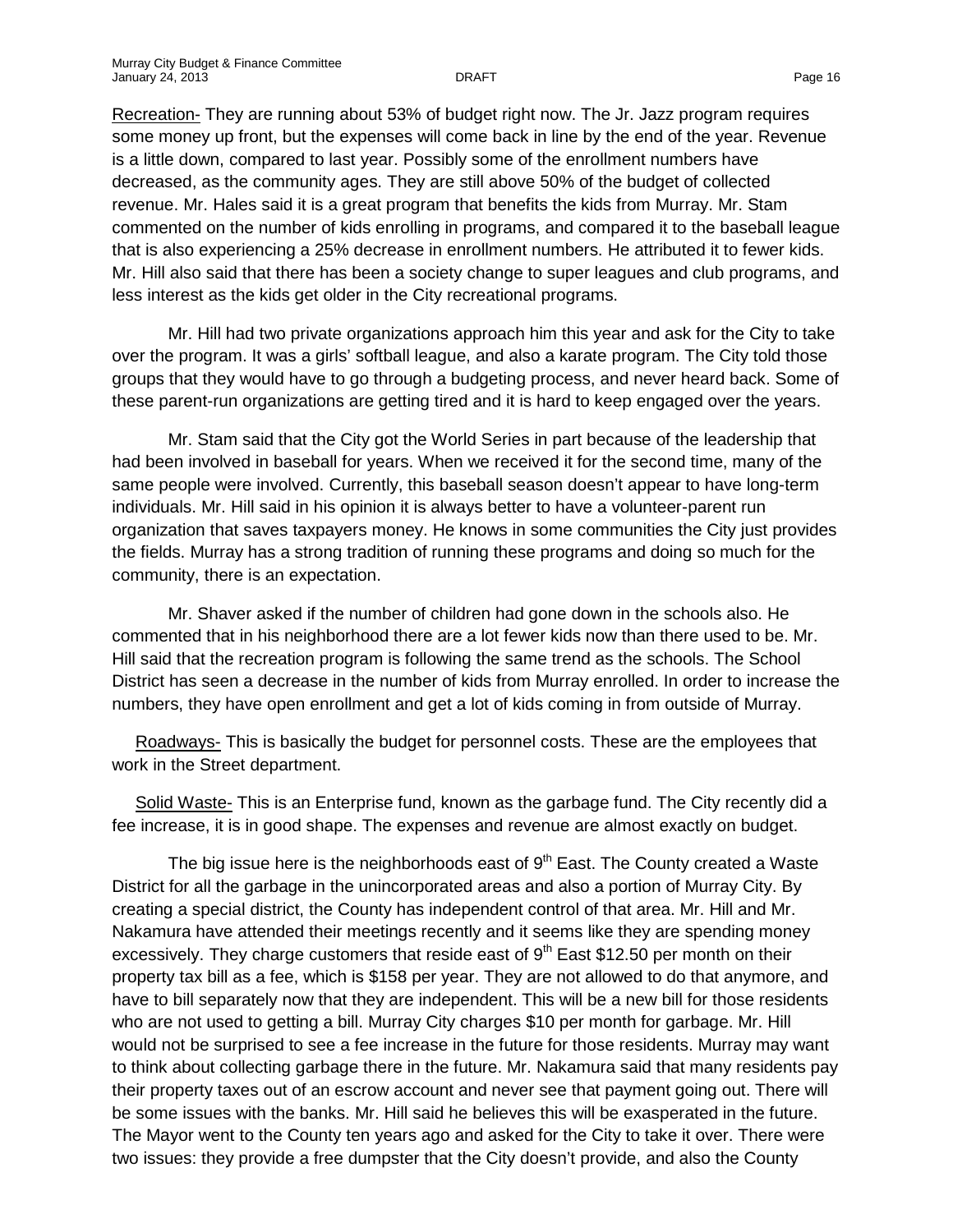Council did not want to lay off their employees. Mr. Zollinger said that the City could handle the extra customers if that happens, but it would draw down the reserves to get set up initially. Mr. Hill said that the City uses a private sector garbage company to pick it up, and typically is less expensive than a municipality can do it.

The rate for Murray residents will increase about \$1.50 per month over the next three years. Mr. Stam asked if the proposed area was taken on, would it force a renegotiation with Ace Garbage. Mr. Hill said that there would have to be a new bid or agreement made.

Storm Water- The City is bonding, and a lot of projects are scheduled. There is about \$750,000 in reserves with revenues and expenses in good shape.

The Water Fund and the Waste Water fund are in good shape also.

### **Human Resources – Mike Terry**

Mr. Terry said the Department is at 50% of the budget spent.

The number of new hires has gone up 72% this year.

The cost of a new hire is the recruiting process, the interview time by the Department, the Human Resource (HR) time to take on new applications and process them, and the cost of the training. Mr. Nicponski asked if a dollar amount was known. Mr. Terry said he did not know, but that it would be substantial. It also varies per department. A new hire in the Police Department would have a larger cost. The number of applications that the City received went up 53% from 860 up to 1320.

HR does not have a software program to do online applications. Every application is a piece of paper that comes in and needs to be transcribed into the database. The Department is in desperate need of an HR system, and that will be requested soon.

There are two main concerns:

- Pay and Compression
- Turnover related to resignations.

The chart shows data from the last two years. It shows the employees that have left the City, what department they worked in, length of time employed and percentage of midpoint.

The pay scale goes from 80 at the minimum and 120 at the maximum, and 100 is the midpoint. Of the employees that left, only two were at midpoint, the rest were all below.

The voluntary resignations since 2010 have increased. The reasons vary from wanting more pay, moving, and new opportunities. Mr. Terry said that money is the driving factor, especially in the Police Department. Mr. Nicponski asked if that was tied to a lack of merit raises. Mr. Terry agreed that it was, along with compression issues. Mr. Terry said Police Officers are hired at \$18.00 per hour and an officer that has been here for four years got a 3% Cost of Living Adjustment (COLA) increase. Mr. Terry said that in order to be competitive the Officers are started at \$18.00. They received the COLA but the new Officers are still hired at \$18.00. This is an effort to try and get rid of the compression. The Police Department was responsible for 10 out of the 27 employees that left the City. Mr. Shaver asked if it was relative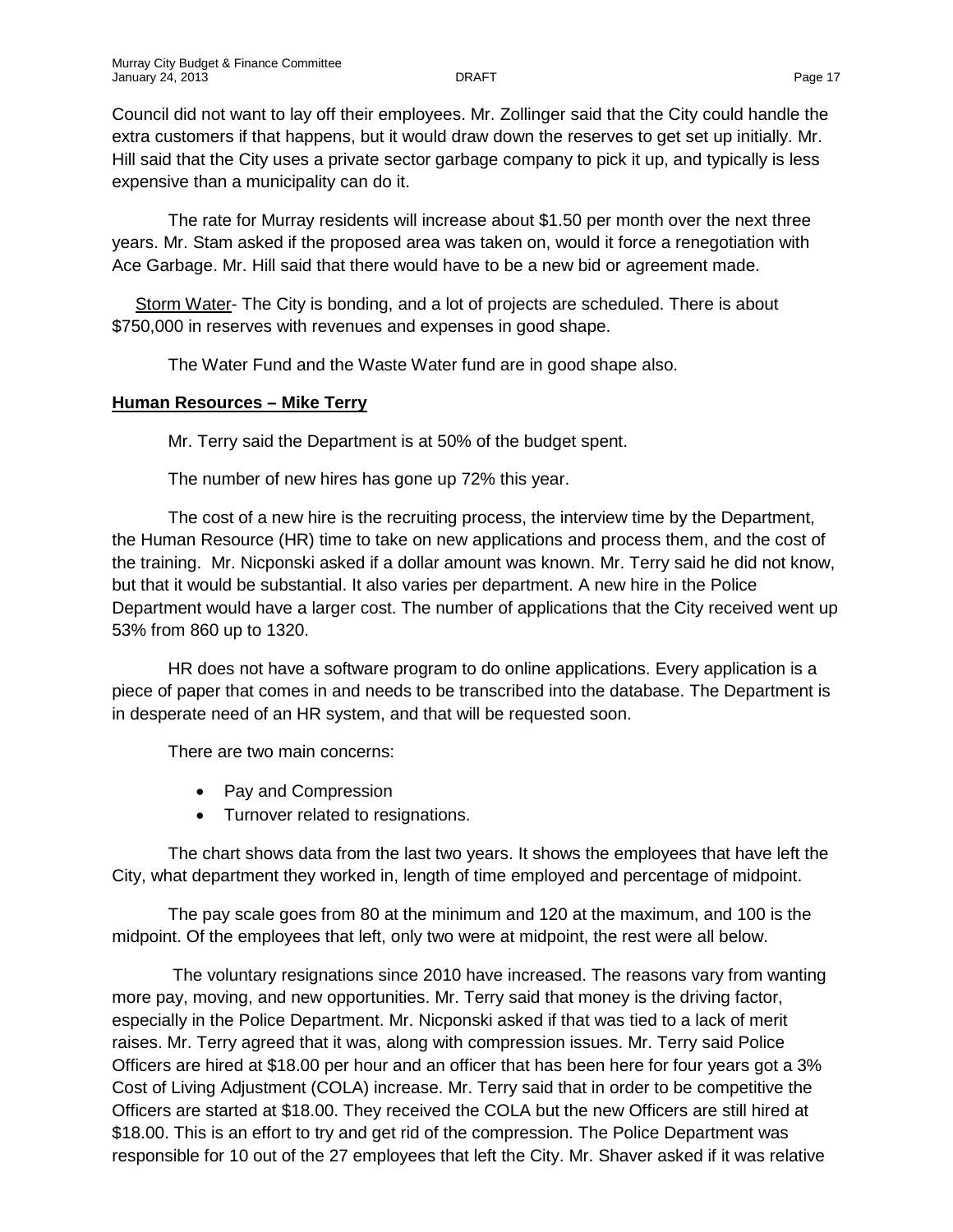to the number of Officers as a percentage.

Mr. Nakamura said that four had left the Attorney's office, but that wasn't all due to salary reasons. There were better opportunities and advancements for those employees.

The employee expects that after working 5-6 years, you would be at mid-point, and after 10 years be ranked at the top of the range. Those employees that left were not near mid-point after 5-6 years.

Chief Fondaco said that they are losing the 3-6 year officers, and bringing in officers fresh out of the academy. It costs about \$1,500-\$2,000 just to get the needed equipment, and then if they are Post trained, they go into a 13 week FTO program training with another officer. That takes a great chunk out of the department. After 4 years, these officers are still making \$18.50, and the new hires are also making \$18.50. Chief Fondaco said he currently has four officers still on FTO, and is going to lose another three officers in the next month. Two officers left for the Attorney General's office, two left for Cottonwood Heights, and one left to Provo. An officer can leave Murray making \$18.50, and go to Provo for a \$4/hour raise because they are transferring as a seasoned 4 year Officer.

Mr. Shaver asked that if the salaries are increased, or a merit raise is given after the FTO program is completed, would that stop the attrition. Then could the City take the money that it takes to outfit and train a new officer and put that into merit increases. Chief Fondaco said that in the past, Murray did not lose officers to other agencies to make more money. This is important because it hurts the citizens and hurts the Police budget.

Mr. Hales asked a question about Performance Pro. Performance Pro is an evaluation program that Murray uses. Is the program used as it is designed to be used, he asked. If the supervisor has done due diligence when doing evaluations, there are comments about the employee's work quality, and there is no basis for a law suit. Or likewise, if an employee is looking for advancement, there are documented evaluations regarding their performance. Mr. Terry said that he would hope that the program is being used like that, although he fears some supervisors are going through the motions.

Mr. Hill said that the problem is bigger than the Police Department. He has supervisors that are making less money than the employees they supervise, because of this compression issue. They have been great employees and have taken on supervisory tasks, but are not able to get the merit raises so the employees end up making more than they do. There are several people in this room that have worked for the City for 15 years or more, and have not reached the mid-point in their scale. It is a pervasive problem from Department head level to entry level positions.

Mr. Nicponski said that the Council is committed to working on this problem, because the City is hemorrhaging and this problem will affect morale.

Ms. Fong commented that in the past the Library has hired part-time employees that don't receive benefits. In the past 4 months, they have lost 4 people who have found jobs where they could get benefits. The turnover rate is much higher than is indicated here, because the Library is losing all the part-time employees.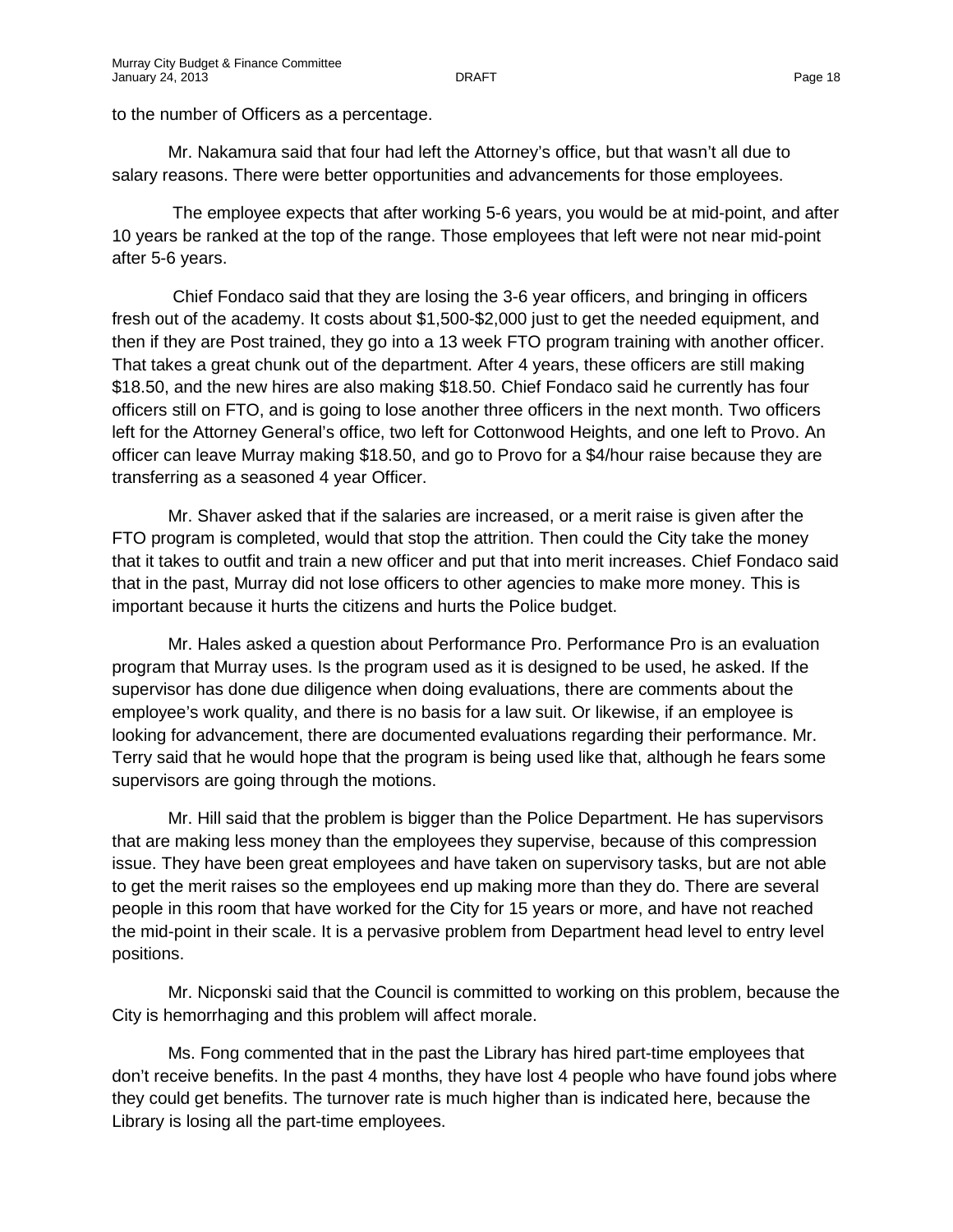#### **Municipal Justice Court – Mike Williams**

The Court has a Hearing Officer. It is a quasi-judicial position, and not all the courts have this position. The purpose is to keep cases out of the Court, so the Court doesn't get clogged down. The Court was told they could not have that person anymore. After reviewing the Code, and talking to the Attorneys, it was decided that they just could not have the title of a Hearing Officer. The employee is still there doing the same things, but without that title.

In July, the court started doing the prisoner transport with the Sheriff's Office. That is the only part of the budget that he has concerns about. When the budget was made last July the option to transport was not there. The transport was being done by the Constable's office. This new change actually costs more, but is cheaper than a lawsuit. Chief Fondaco supported this position 100%, the Constables were dangerous, and someone was going to get hurt. The Court contracted with the Jail to do it. If this area is over budget that would be the reason, but he believes it has been made up for in other areas.

The Court also took over finger-printing from the Police Department. There are about 210 finger prints that were cut out every month. The Police Department could only do it for an hour, but the Court is able to do it anytime. The Court doesn't do finger printing for the Public, the Police Department still does that. Chief Fondaco said the Public is charged \$5 a card.

The traffic school is \$25 per class; other Cities charge a higher rate. There has always been a plea in abeyance attached to it for \$25 also. The Court has been doing it the way it should have been done. The AOC allowed in July that a fee could be added on to a plea in abeyance. The Court has been doing that since September.

The GRAMA request that has been done by the media will be in the papers shortly. Mr. Nakamura said that the Court does it right. Every City is doing different things: West Valley charges \$80 for traffic school, plus plea in abeyance fee, Salt Lake charges \$90, some send it out to a contractor and they get a kick back. It is amazing what some courts do. The City makes about \$35,000-\$40,000 in traffic fees and the class costs about \$100 per week for the City to run. The City has always done it right, by not doing one or another, and doing both.

There was some remodeling that needed to be done, and water damage from the outside sprinklers was discovered. It turned out to be a big job with mold removal and walls needing to be torn out. Mr. Shaver asked if that was at the City expense. Mr. Williams said yes because the City owns the building.

Mr. Nicponski asked about the employee base at the Court. Mr. Williams said he has nine clerks, a judge, and 2 bailiffs, whom are retired policemen.

Mr. Nicponski asked if the Court pays for itself. Mr. Williams said that it does. In 2012, they collected \$2.5 million, and retained \$1.85 for expenses. Cases are down 10%, but the revenue is only down 4%. Mr. Shaver asked if special prosecutors are hired for any reason. Mr. Williams said they have the prosecutor, but if the prosecutor has a conflict, they can borrow a judge from West Valley. There are also other judges that could be hired in. Mr. Nakamura said it is a common courtesy to share prosecutors with other cities, in cases where there is a conflict. Mr. Nakamura's office also helps with the prosecution; three of his staff is assigned to the prosecution program, so that also helps cover costs.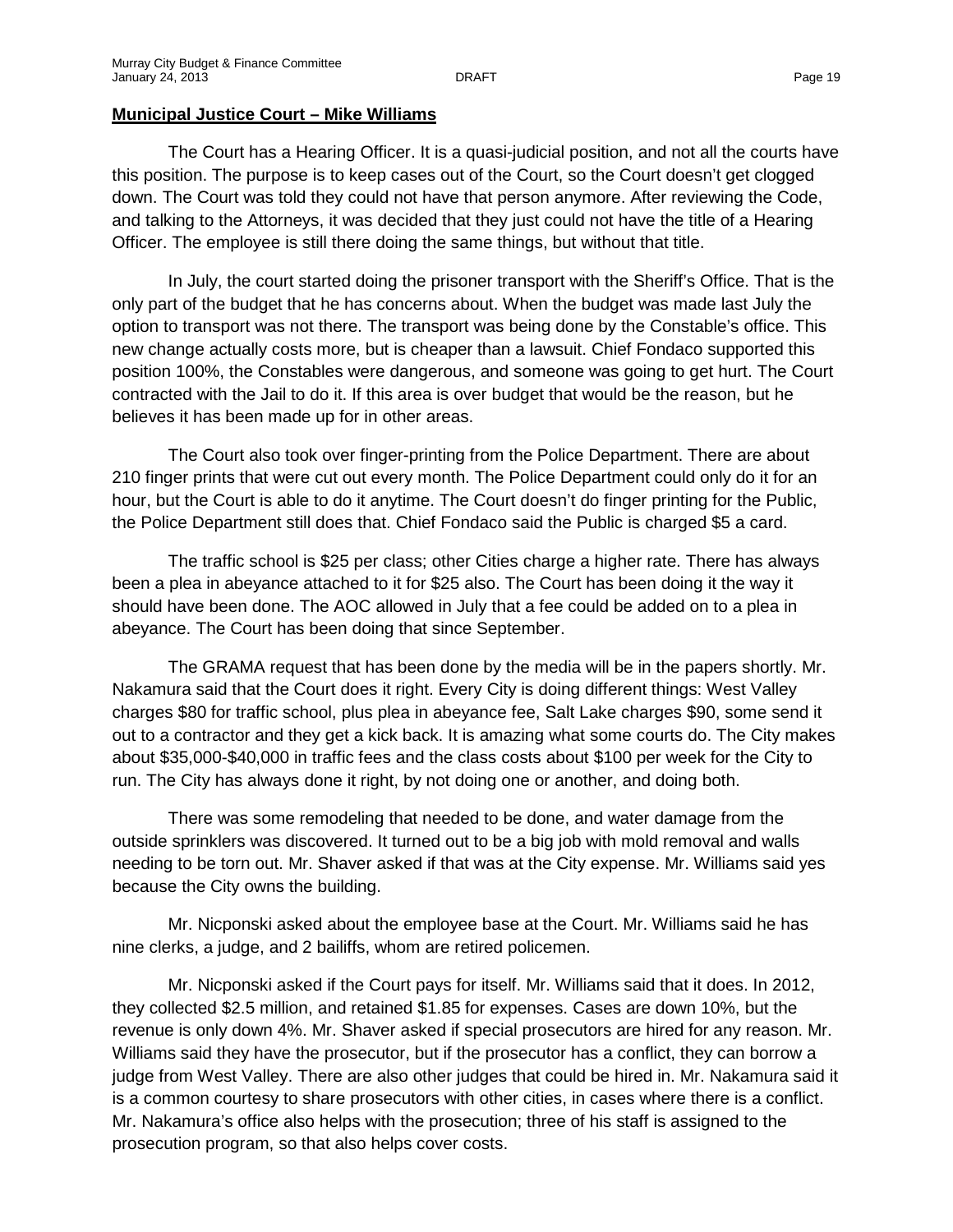The Court is processing about 24,000 cases a year. Some of the cases go through the hearing officer, so that was important to keep that position. Mr. Nakamura added that if you ever get a chance to go to the Court, they hear 100 cases a day. The prosecutor is in court, and they get the pre-trial hearing that day. This way the Court avoids two and a half weeks of the citizen's and the court's time by getting an answer that day. The case flow management is at a 97% disposition rate, and the national average is about 88%. Mr. Nakamura said prosecutors have a pre-trial and handle the case in Court at the same time. There are two prosecutors and they double-team. It is a good system that is working.

In April, the state authorized problem-solving courts. Murray has already been doing this for some time.

Mr. Shaver asked if there was an incentive for them to settle. Mr. Williams said that is up to the prosecutor.

Mr. Nakamura said that every defendant must answer discovery, so there is a tremendous amount of paperwork to be done.

Mr. Williams said that on a typical Tuesday there will be reviews in the morning, and do all the pre-trial, and process about 185 cases. The Court just extended its hours from 7:30 to 5:30 to help the people that work in the day. This is the same reason that they started the night court for small claims cases. The people that are getting sued are working jobs, while the people that are suing are doing it from their offices during the day. That allows for the working people to come defend themselves at night.

The Court also went to an audio system. The Judicial Council wanted to have recordings, even though they are not a court of record.

There are things labeled "cash cows". The Legislature sets a \$1,000 fine for a Class B misdemeanor, and with all the added state costs it becomes a \$1,933 ticket. A typical speeding ticket is 1-10 miles over and costs \$90.00, and the City keeps \$43.00 and the rest goes to the state. The City keeps only 42.87%, and is not a "cash cow". The City doesn't set the bonds and doesn't have control over the fee schedule. Mr. Williams said that most Courts lose money and that is why they add their own surcharges to things. West Valley has a \$15 surcharge called a building fee so the speeding ticket there is \$105, instead of \$90.

In 2005, they started a Domestic Violence Court. People are required to come back every 30/60/90 days, instead of just telling them to see a counselor. There are several providers that report to us. They have been successful at keeping the recidivism down. These are home grown cases, unlike DUI's that are more transient. Most of the DUI's cases come from Highway Patrol. Murray enforces the same thing; a person needs to come to court, get into a program for review, they are watched for a full year, and if not, they go to jail. If you look at theft, and drug and alcohol, it is related to the economy, and bad times. There are providers that help out with the thefts also.

The Court is always disposing more than they are getting in, due to a backlog. Cases, including traffic violations have gone down, but the collections are remaining stable.

Chief Fondaco stated that the decrease in traffic violations is caused by the officers leaving. First, there was retirement that took the motor squad down to three motors. Now, the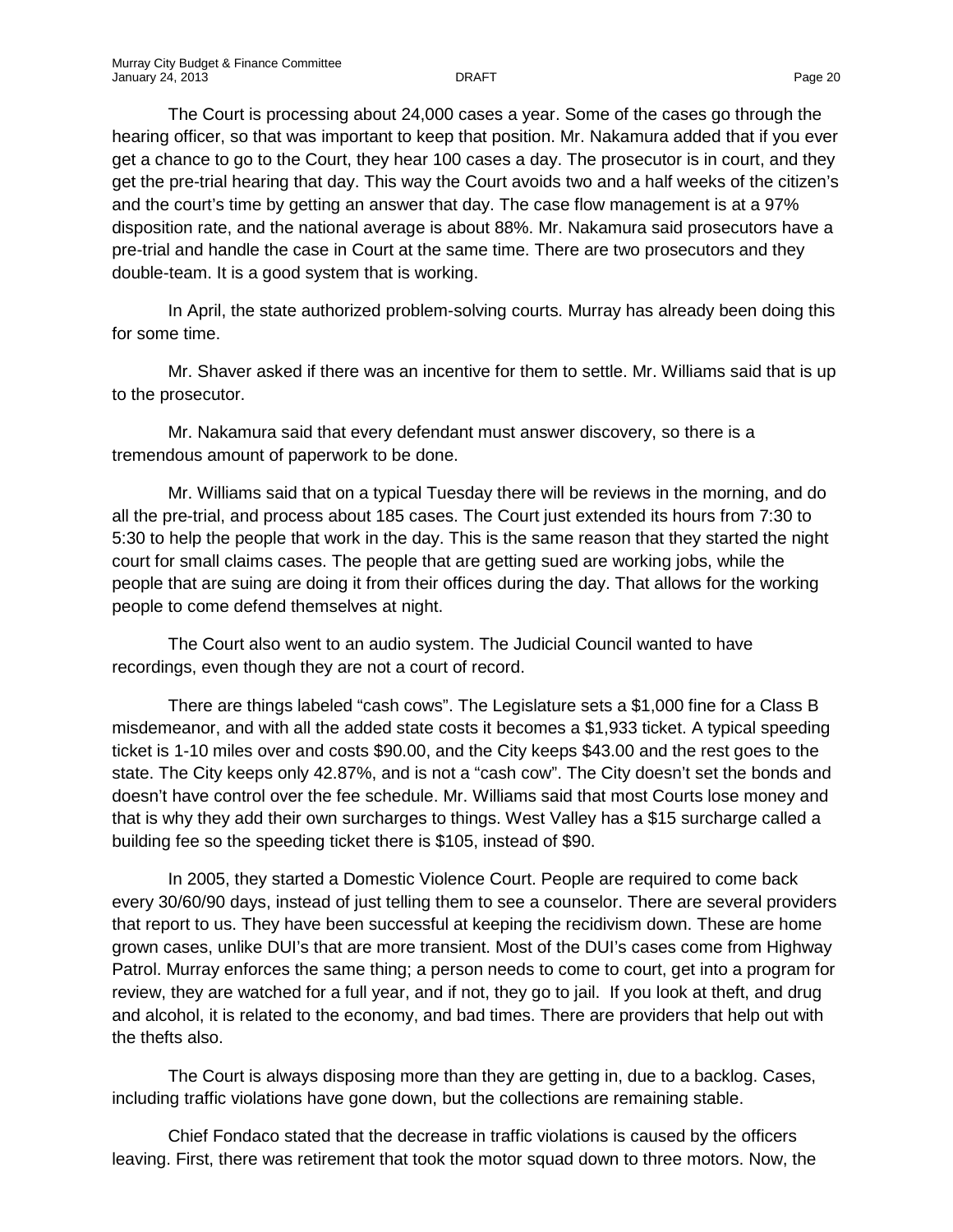motor squad is in patrol because he needs the patrol. They have not been writing tickets for the last 4 months. Everything is related. There are a lot of cases, because the police have touched those cases. A case does not get to court, if someone on the front end doesn't do something with it. The police are at minimum staffing; these new officers are in patrol. Mr. Williams said historically there have been 1300 citations a month and now are at about 600 a month. That is where most of the ready money comes from. The other money takes a year or two to collect because you have to accept payments on a \$2,000 fine. It takes some time also to collect the money from people that are transported because many are from out of the County but they are back billed.

Misdemeanors have remained constant for about the last 6 years.

There are two different factors: Revenue per case and Cost per case. The revenue collected is what we collect, and the revenue retained is what the Court keeps. The remainder of the money gets sent to the state. The Court does very well on the cost per case. In 2012, the cost per case was \$76.85. The Court collected about \$173.00 before the Court had to do the separation out. In 2011, the cost was \$81.47, 2010 was \$80.32, 2009 was \$90.91, and 2008 was 87.00. The Court has lowered the cost, and become more efficient. Mr. Nakamura asked if that cost included costs from the Attorney's office also. Mr. Williams said that it does not include prosecution. Mr. Williams said that most of these cases are traffic citations, that don't involve a prosecutor. In 2012, there were 10,859 traffic cases filed, the Court disposed of 12,347 cases. In 2009, there were 15,345 traffic citations filed, and the Court disposed of 16,582.

The Court gets tickets from Murray Police Department, Highway Patrol, Motor Enforcement, Animal Control, Code Enforcement, Zoning, Salt Lake County Sheriffs, Unified Police Department, Utah Police, and sometimes from poachers. A question was asked if for example a West Valley Police Officer could give a ticket in Murray. Mr. Williams said yes, but it would mean the Officer may have to come back and appear in Court in Murray, so the Officer may not want to issue the ticket. Mr. Williams said Unified Police Department (UPD) often sends citizens to the wrong courts to pay their tickets, so they redirect them. Because of these issues, the Court went to 14-21 day notice to contact the Court.

*The meeting recessed for lunch and was called back to order at 1:00 p.m.*

# **Administrative and Development Services (ADS) – Tim Tingey**

The ADS is a "can do" department charged with overseeing key administrative functions and ensuring the orderly growth and development of Murray City. His focus is to provide customer service to citizens, development groups and City departments in an effective and efficient manner and to always contribute to bettering the community.

Mr. Tingey provided an overview of his department structure stating that the five divisions he administers include the Building Division, Community and Economic Development, GIS Division, Information Technology, the Recorder Division and Treasurer Division. He also directs the activities of the Redevelopment Agency and has an Office Administrator III position that reports to him.

The *Administrative Service* areas core functions are:

• Geographic Information Systems, which provide programs, data, research and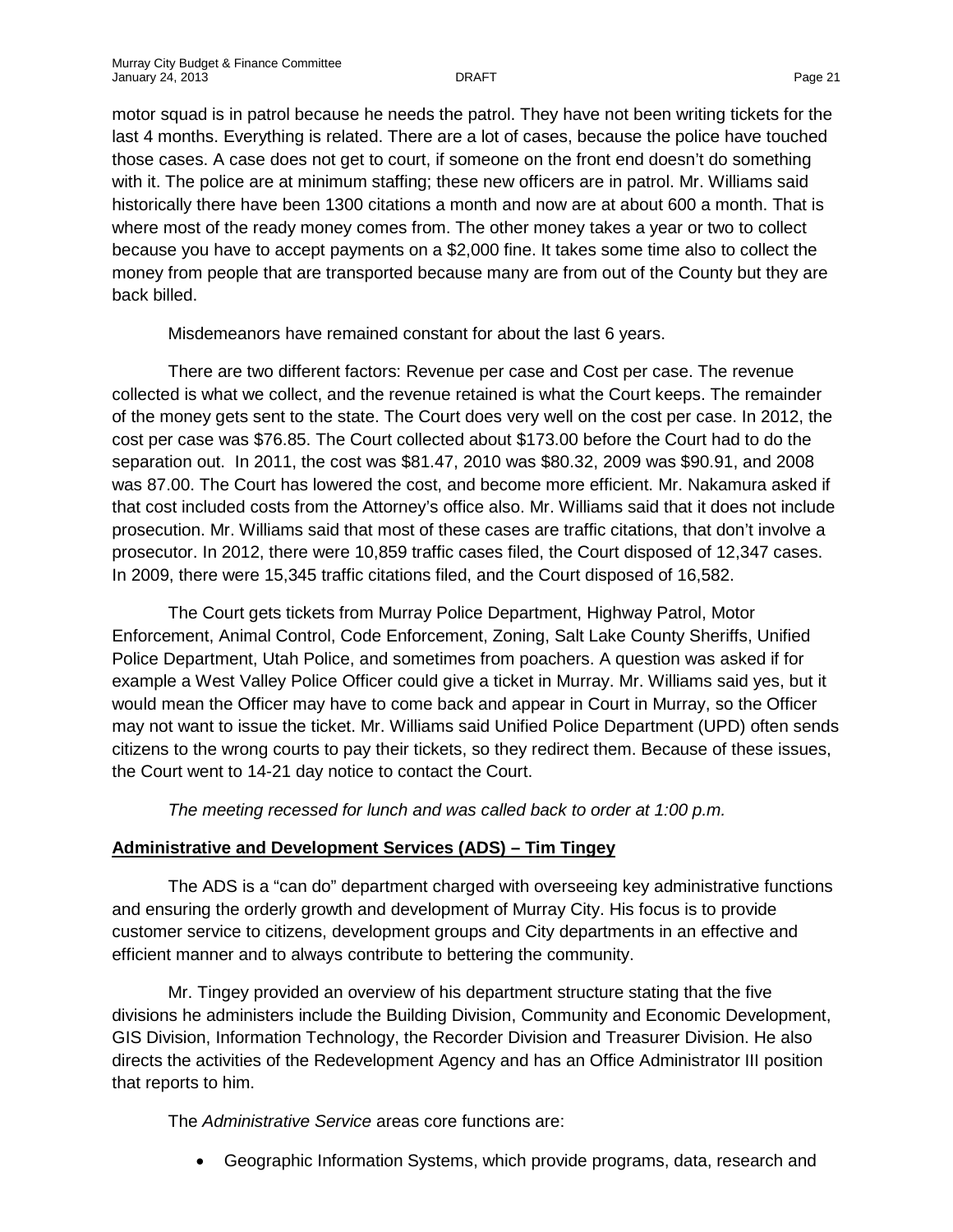mapping products to increase efficiency for City departments and to improve service to the community;

- Information Technology support provides all aspects of computer and technology support including programming for all systems and operations for City functions;
- Recorder services, elections, purchasing and City Hall maintenance fall within the ADS functions and include maintaining City Council meeting records, public records, and ensures State standards are met for records management. This office coordinates the bid openings and oversees purchasing procedures and supervises maintenance of City Hall.

The *Development Services* areas core functions include:

- Building plan and inspection services, administering all levels of support related to building and construction code requirements, plan review, inspections, and complaint investigation;
- Planning services include providing long range planning by managing the General Plan for the City and updating ordinances. This area creates, manages and implement zoning and facilitates the site plan and development review process;
- Economic development endeavors to promote and assist in community job creation, retention, investment formation and quality of life protection and promotion;
- Redevelopment with the RDA to facilitate timely and appropriate redevelopment projects;
- Business licensing promotes a coordinated effort to ensure that land use and building and site standards are maintained;
- Management of the Community Development Block Grant program (CDBG).

Department accomplishments in the *Building Division* included significant time spent on the Fashion Place Mall, auto dealerships, medical facilities and mixed use development projects during 2012. The Building Division employs nine people and issued 1293 permits over the last year. Inspections completed were 6930, the value of construction projects amounted to more than \$48 million and the permit fees collected were \$576,647.

The *Community and Economic Development Division* processed a total of 93 applications in 2012. New business licenses were issued to 476 parties. Code Enforcement followed up on 308 zoning complaints in 2012. There were a number of notices sent, weeds cut and liens on properties. There are no budget issues in this area.

The *Geographic Information Systems (GIS)* Division completed 64 system administration projects, 151 mapping projects and 169 data creation and maintenance issues. There were 99 special projects. Our department has partnered with the county on an aerial mapping venture. Murray's GIS staff plans to participate in an event at the Capitol.

*Information Technology Division* consists of eight staff members and completes Network Administration duties and Programming projects. The Information Technology Governance Committee (ITGC) was implemented in accordance with IT Strategic Plan and met nine times during 2012.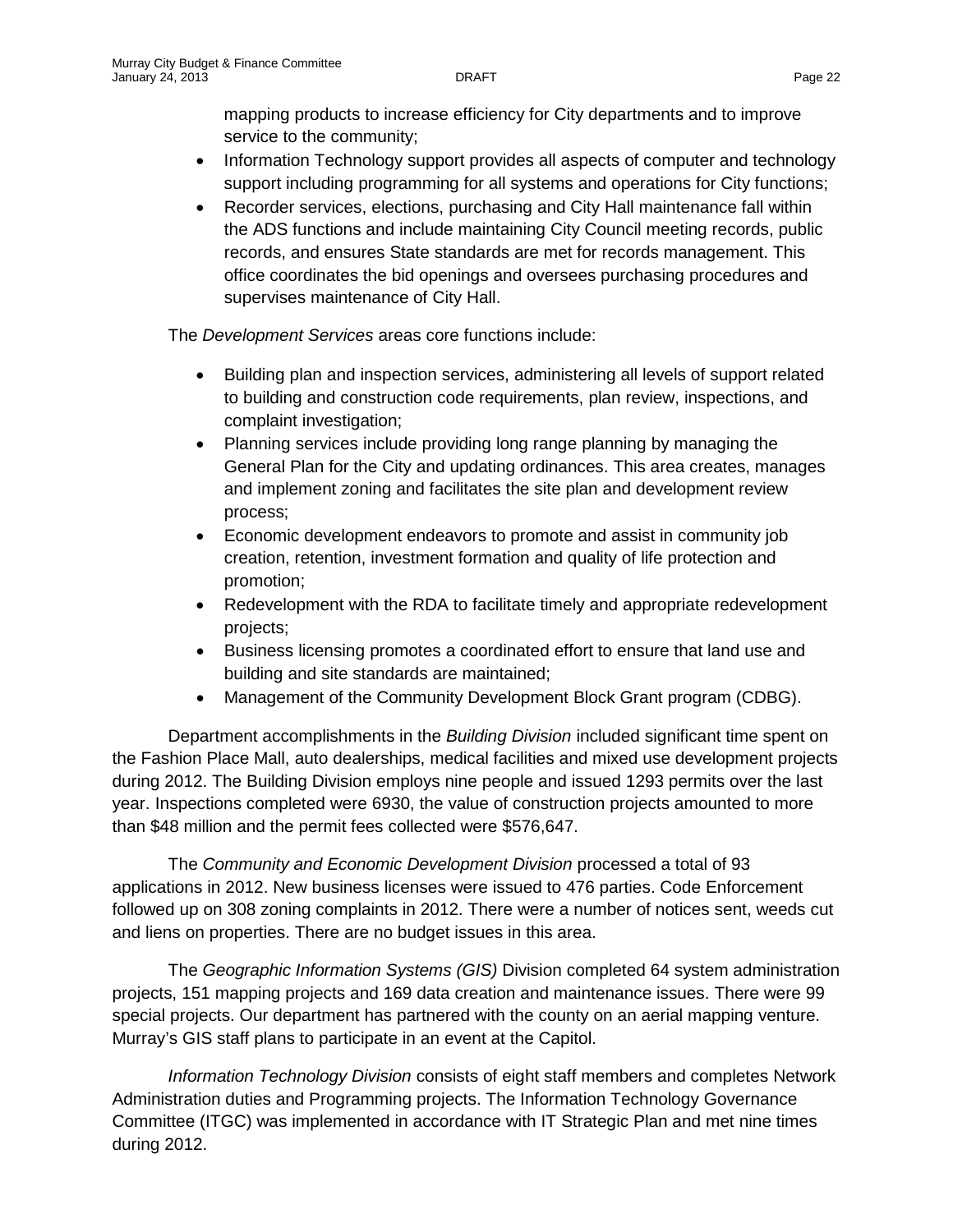The IT Help Desk was launched online and the staff resolved 1,249 issues. PC replacement purchased 70 computers, which were replaced throughout the City. The City email system was converted to Outlook and a wireless system was installed in multiple City buildings.

In Programming, an IBM audit was completed with full compliance reported. The IBM 3995 server was replaced with hard disk storage and a server was purchased to replace the IBM AS/400, which will lead to retirement of the old servers and savings on maintenance costs.

Mr. Tingey reported that the attorney's office would be using new tablets to eliminate carrying hard copies of documents.

Mr. Stam asked about the Police reports and when the Council could expect to begin receiving those again. Mr. Tingey responded that training on Spillman was taking place and getting the correct data for those reports was being undertaken.

Mr. Shaver inquired about the AS400 program and if replacement was being considered. Mr. Tingey explained that it is a \$1.5 million project that would be phased in over three years. He stated that it is a priority and funding and implementation was being considered. Mr. Zollinger added that he had payroll concerns relating to the use of only one person to help with programming and the project referred to would help in his area, as well. He related that he was getting bids to deal with this dependence on one person.

Mr. Tingey explained that the *Recorder's Division* consisted of four employees including the City Recorder and facilities coordinator. During 2012 the Division completed the *Records and Information Policies and Procedures*, which will be presented to the Council. A Records Committee was being formed to assist in implementing policies and procedures. In the next budget year, \$39,000 would be allocated for elections. Maintenance for City Hall is in this budget.

The *Treasurer Division* handles all the utility billing activity for the City. The interactive voice response (IVR) system handled 58,000 calls in 2012 and calls to representatives were in excess of 30,000. Ten staff members work in the department including the meter reader individuals who focus on the necessary shut-offs. A 60 day notice is given to later payers. A phone call is made the day of shut off and then a knock on the door. Results show that 48 hour notices decreased by approximately 3.2% and 10-day notices are down 6% due to these aggressive collection tactics. Coming on line will be 1,000 new apartment units.

UTOPIA customers on the queue number 1,567 bills.

Total active customers are more than 21,600 and paperless billing accounts number 994.

The Capital Improvement Projects in this fiscal year include NovaSource funding of \$400,000 that is in process. Selectron IVR is also in process. The IBM I-Series Server and SAN Disk are completed projects. The City Hall window replacement or sealing has been delayed due to the report that it will not be successful. Part of this funding will go toward the SAN Server. Carpet replacement is in process.

Mr. Tingey mentioned that his fiscal year 2013-2014 CIP requests will be approved by the Council in the future and one of the items being noted is a new system for Council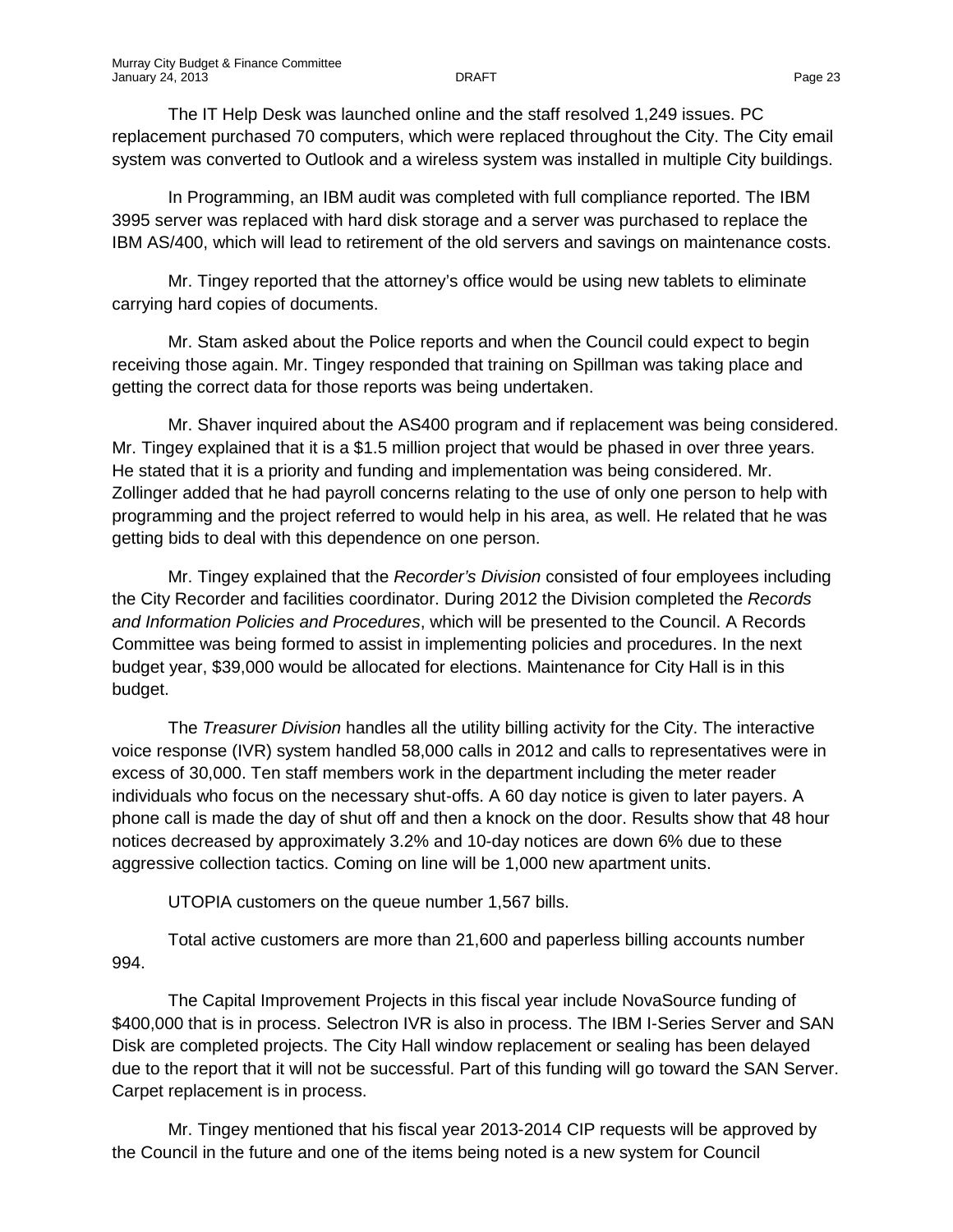### Chambers recording.

Mr. Tingey stated that future issues to be addressed include: technology enhancement, effective customer service, efficient turn-around on development permits and business licenses, ongoing training and customer relations in a regulatory environment.

Mr. Hales asked about the possibility of improving viewing of visual presentations in the Council Chambers. Mr. Tingey said this would be addressed.

Mr. Nicponski asked about small equipment and if it is purchased by departments or by IT. Mr. Tingey responded that it comes from individual department budgets, although, IT handles the actual ordering.

*The Redevelopment Agency (RDA)* works to facilitate redevelopment efforts in a designated community and to administer projects/programs to assist in economic development, community development and renewing urban areas.

The RDA of Murray City began its program in 1976 with a public infrastructure project extending Vine Street west of State Street. The RDA currently has five active project areas:

- Central Business District (established 1979)
- Cherry Street (established 1991)
- East Vine Street (established 1992)
- Smelter Site (established 1999)
- Fireclay (established 2005)

Mr. Tingey mentioned RDA accomplishments in 2012:

- Development agreements with State & Vine, LLC for the hotel project on the corner of State and Vine; and the evaluation and approval of an amendment to the Fireclay Investment Partners participation agreement related commercial space in Phase I;
- Property acquisition at 4854 S. State Street;
- Modifications to the Fireclay Redevelopment area;
- November  $1<sup>st</sup>$  report and submittal for tax increment funds from the County Auditor;
- Contract approvals;
- Revitalization assistance program to promote projects for small businesses in the downtown area.

Mr. Shaver asked if clean-up costs can be part of the contributions made. Mr. Tingey said in selective areas with selective partners.

Mr. Nicponski wondered the status of the Fun Dome property. Mr. Tingey replied that it had been rezoned. The property itself is in poor condition and should be torn down. An RDA could be done in that area. There was some discussion regarding the off ramp, but it is too close to other intersections to have one added there.

# **Police Department – Chief Fondaco**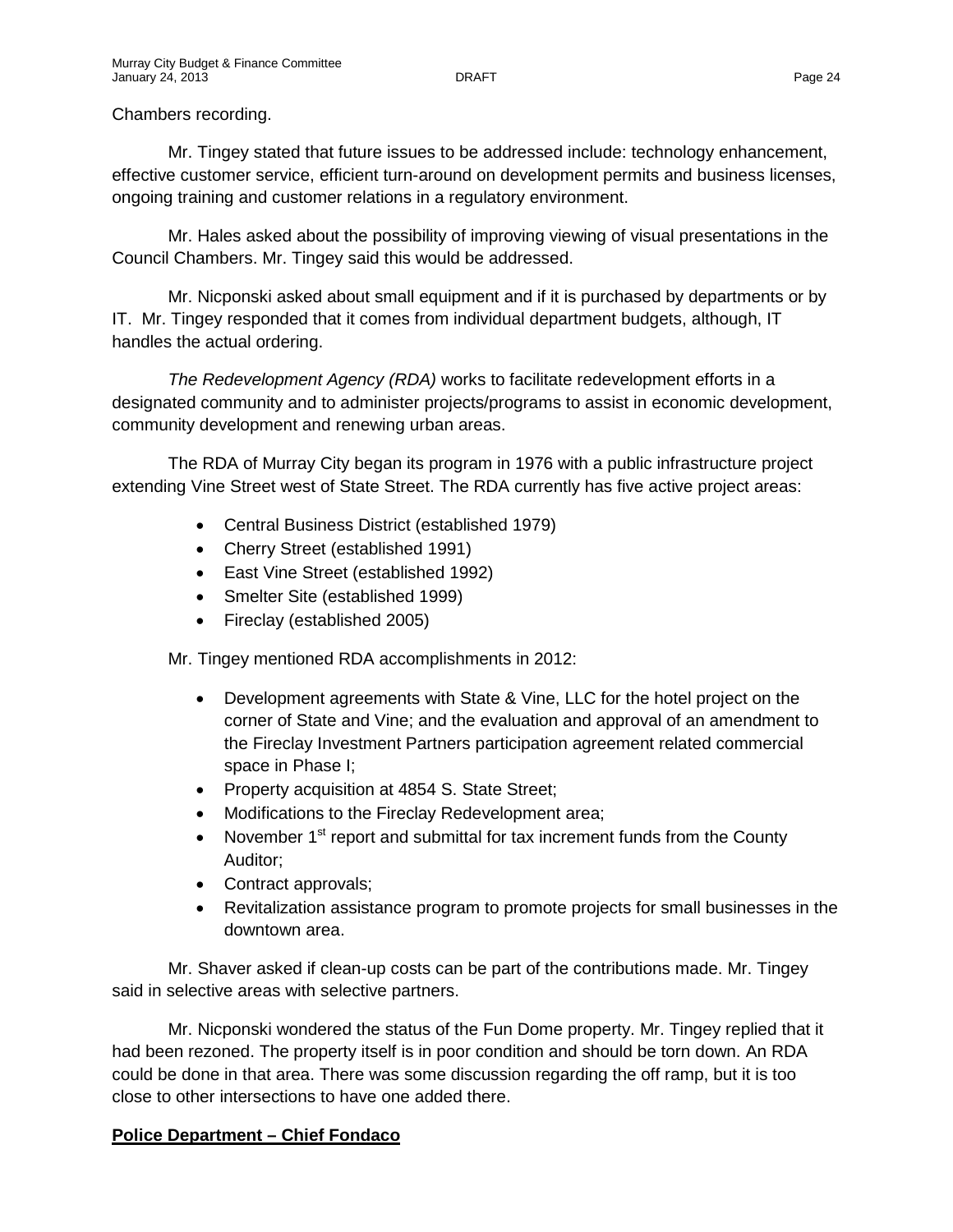Chief Fondaco stated that 14 of the new vehicles had been received. Paint will be black and white. After all new cars are received; the department will still have six vehicles with more than 100,000 miles and about 12 cars with 70,000 to 90,000 miles. The Chief complimented Justin Zollinger for all that he did in putting together the funding for the 24 new vehicles.

Outside agencies include the Metro-Drug Enforcement Agency (DEA) with one officer, two secretaries and the accounting tech. The forensic lab officer resigned and a senior records person will retire this year.

The Department has five records personnel with no funding to replace the retired person. Responding to a question from Mr. Nicponski, the Chief said he is down five patrol officers and two records people.

Community Service is handled by Officer Jeff Maglish, who also supervises the Cadets. There is one Code Enforcement Office currently and another will be hired.

Special Operations includes the motor units.

The Narcotics team currently includes three officers and the Chief said he is down one staff person. There was a shooting related to gang narcotics; the person was evicted and then out in four days. Narcotics Officers have done a great job in trying to make Murray City a drug free community. Multiple arrests, seizure of narcotics and the recovery of a stolen vehicle by officers brought an end to a "drug house" in the Belview/Afton neighborhood. During the past year officers have made 212 narcotic arrests, served 39 Search Warrants, and are currently working 22 active cases.

The DUI officers are down one. Mike Williams at the court generates income from these arrests; however, it takes 12 to 18 months to collect.

If residents want to put together neighborhood watch programs, the police will help in those efforts.

Warrants Division Officers made a total of 153 Murray City Justice Court arrests with a total of \$613,006 in bail. Seventy-Eight Murray District Court arrests were made with a bail amount of \$3,000,000. Officers made 162 warrant arrests for other agencies. This year a total of 393 warrant arrests have been made.

The Department employs five School Resource officers who work in the junior highs and both high schools and there are 40 crossing guards. DARE is taught in all the elementary schools in Murray and Granite schools.

The Murray Training Center was built in 1997. Chief Fondaco has a bid for \$22,000 to upgrade the target system. Rent is charged to other cities for training and the City has the only range where a car can be brought in.

The Patrol division consists of 27 officers split equally between day, afternoon and night shifts. The City will be losing three officers here.

Statistics show that the Police responded to over 41,000 calls for service in 2012.

Mr. Shaver asked about the training period for new officers and how long it takes until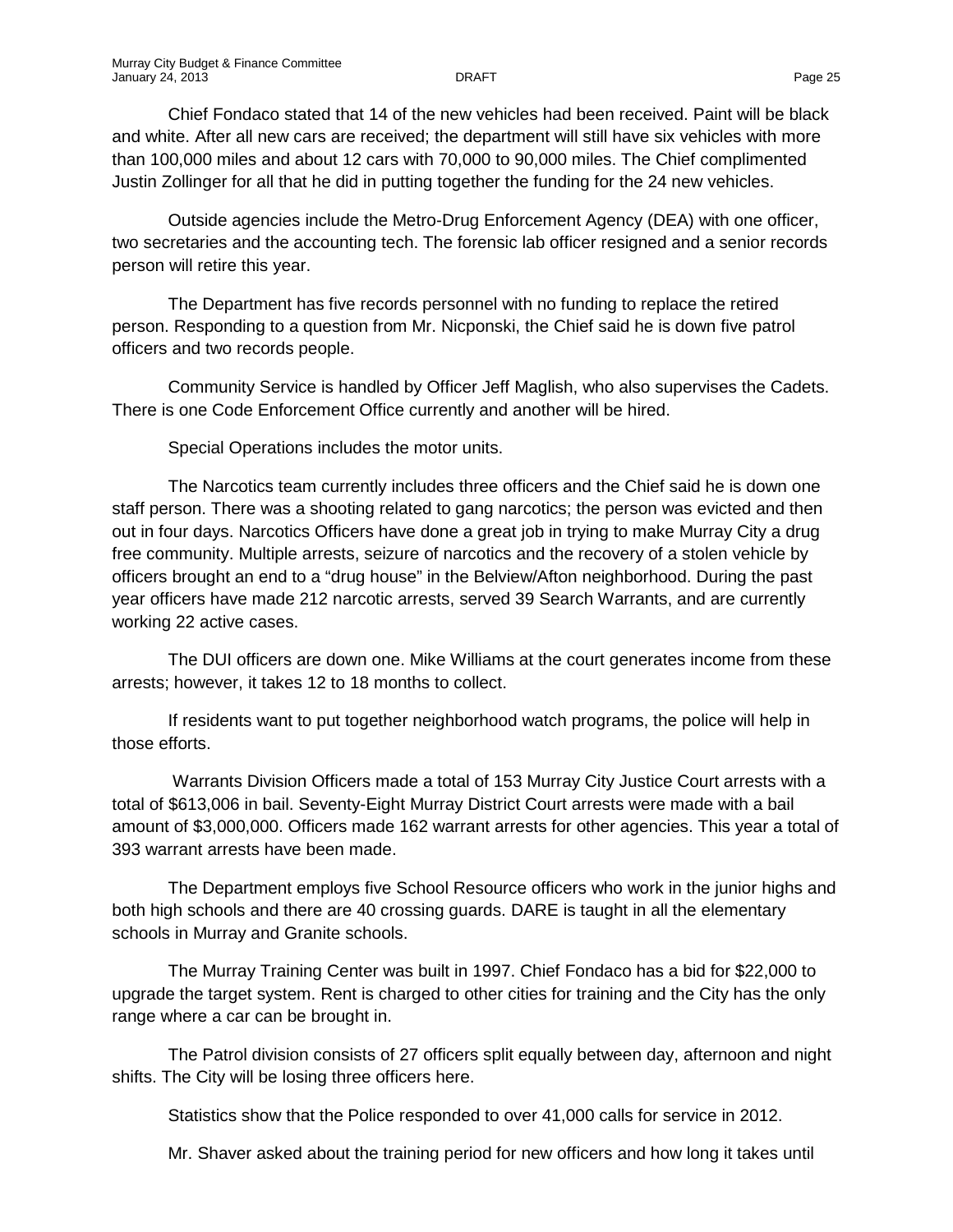they can operate on their own. The Chief said that they train for 12 months and then are dispatched with another officer until 18 months in the department.

There was some discussion of the recent shooting in Murray. These can now be plotted on a computer. It is very seldom that a suspect shoots on an officer, but that did occur in the recent case with the perpetrator in Charlie Chaplin garb. The officer then goes on administrative leave and has a fitness for duty psychological evaluation while the District Attorney conducts its investigation. Sim Gil is very thorough in his investigation, which could take up to two months.

Murray has 15 SWAT team members who train up to ten hours per month. This is paid training.

The crime scene investigation team is having great success with the Automated Fingerprint Identification System (AFIS) locating 29 latent prints and achieved 32 arrests from the machine use.

The Detective unit solved 2076 property crime cases in the year; 384 cases per person. Crimes against persons were solved at a rate of 135 per person. Many of these take months to solve and can get backed-up. In the Detective funding the City has two victim advocates partially paid for from grant money.

The three narcotics officers made 212 arrests, 55 of those were for meth labs, the others include heroin, marijuana and crack cocaine. Fourteen illegal immigrants were deported. The drug officers must get into the houses and make a buy before they can arrest a suspect.

The Valley Emergency Communications Center (VECC) merger was discussed. When one agency leaves then their expenses must be split between the remaining agencies. Chief Fondaco is concerned that Murray may have to pay another \$120,000 per year for the same service. He called for the Trustees to monitor personnel cuts.

Jan Wells reported that the Board of Trustees is trying to enforce that this is all the money VECC has and they must make it work on these funds.

Mr. Stam noted that when the building was constructed bond funds were used, of which there is more than two years remaining. He asked if the cities proposing to leave would still be responsible for their bond amounts as part of the exit costs. Mr. Nakamura stated that the bond agreement documents state that there would be no changes in revenue streams.

Mr. Zollinger said that he could contact Dave Sanderson, Finance Director for VECC for details.

Mr. Shaver referred to the 18 month training period for police officers and asked the cost for that training period. He wondered if the City could give raises instead of losing the officers to other agencies that are paying more salary. Mr. Terry agreed to look at that possibility. He pointed out that Murray formerly had a policy to pay its employees 5% more than the Wasatch Compensation Study average so that it did not lose valuable employees.

### **Power Department – Blaine Haacke**

Mr. Haacke introduced his staff members present, Greg Bellon, Charles Crutcher, and Bruce Turner. He informed the Council of 100-year anniversary of Murray Power explaining that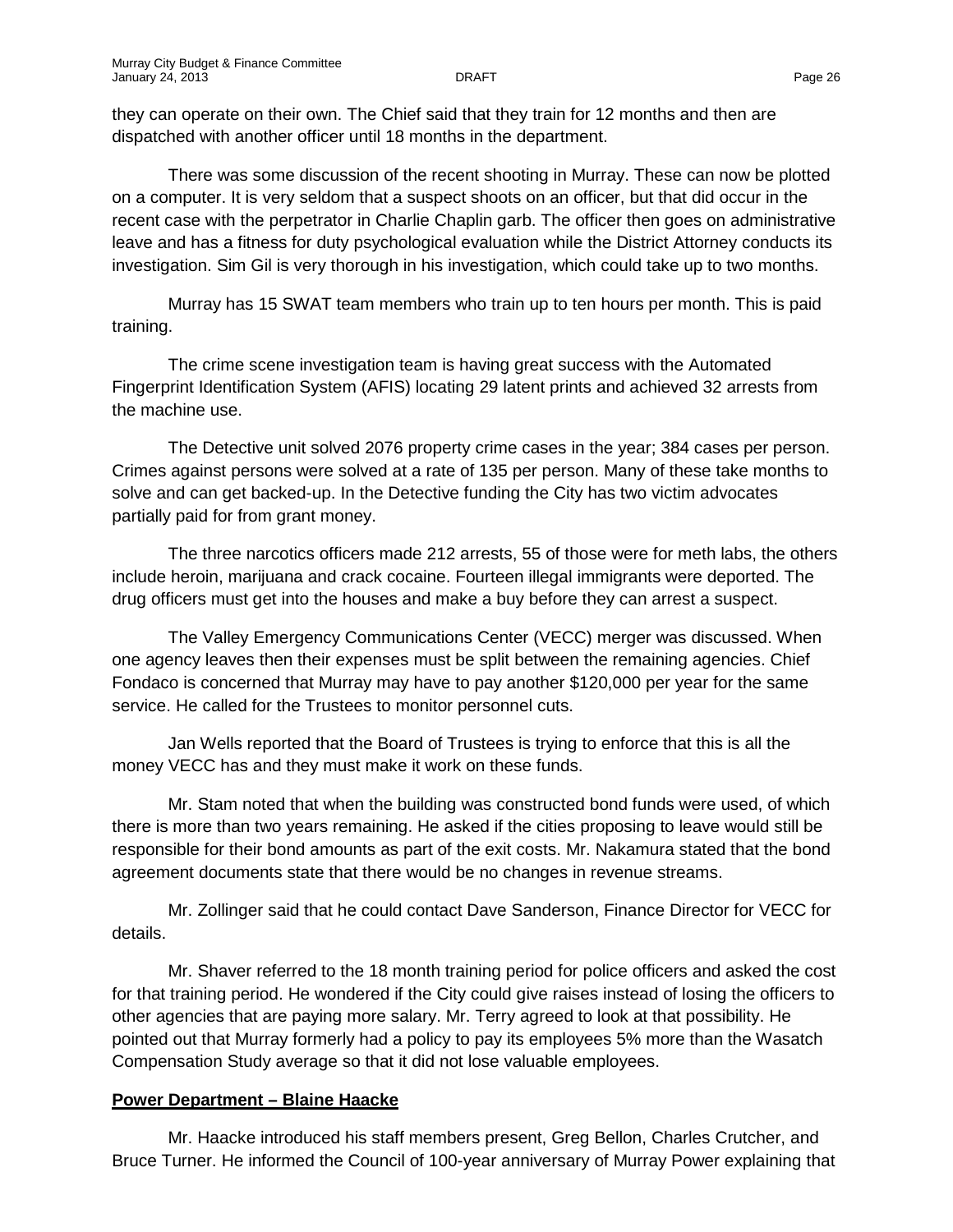a competition would be held for the Centennial slogan to be used throughout 2013. There are 2,500 municipal power companies in the country. Murray Power is a member of the Utah Associated Municipal Power Systems (UAMPS) and the American Public Power Association. Power contributes to the Murray General Fund in the form of in lieu of tax transfers (ILOT). The credit rating is excellent.

Mr. Haacke stated that Murray's power rates were at 8.6 cents per kilowatt hour (kWh) which is well below the national average for residential power.

The Power Budget totals \$36.2 million: \$33.7 is from metered sales; \$900,000 from impact fees; and \$1.6 million is miscellaneous revenue from such sales as green tags (RECs) and power sales to Truckee/Donner. The market swings daily up and down on green tags.

Expenses in general are 57% to purchase power (\$19 million), 30% for labor, material and salary; and 13% debt and ILOT. This last category includes: \$2.3 million for debt payments, \$1.8 million for capital improvement projects (CIP), and \$1.5 million in assessments from City Hall and other departments.

Mr. Haacke outlined the resources used by Murray Power:

- Colorado River Storage Project \$30 and is 35% of total resources used.
- Hunter \$40 and accounts for 40% of City resources
- San Juan \$55 and is 3% of usage
- Landfill 1 and 2 \$60 and is 3.2% of the budget
- Gas Turbine \$45 to \$75 and is about 5%; however it has not been used much this year, due to cheaper energy on the open market
- Cottonwood Hydro \$10
- Side purchases \$10 to \$80
- UAMPS \$10 to \$80

Mr. Haacke mentioned that the department is currently saving \$200,000 per month because the Hunter debt has been paid off.

Reliability is of the utmost importance to Power staff. In 2012, there were 96 unplanned outages. The previous year totaled 147. There are also planned outages for repair and maintenance. The average response time on unplanned outages was 19 minutes and average repair lasted 62 minutes. Murray Power is on 99.9912% of the time.

Things to watch for over the coming months are the meter change out, decorative street lights and the Century Celebration.

The year 2012 ended with the Power Department in an extremely favorable financial situation. During the year, all of the department capital and O&M needs were fully funded, projects previously put on hold were commenced and the reserve fund was bolstered. The FY2012 CAFR revealed that cash and cash equivalents were up from \$2.9 million to \$8.87 million as of June 30, 2012. Since then, the last six months of calendar year 2012 has seen those reserves increase even more to \$12.9 million.

The reasons for the tremendous financial health of the department are many fold. It has been, in a way, a 'perfect financial storm' that has occurred at the department. In short, these are the major reasons for such an improved outlook: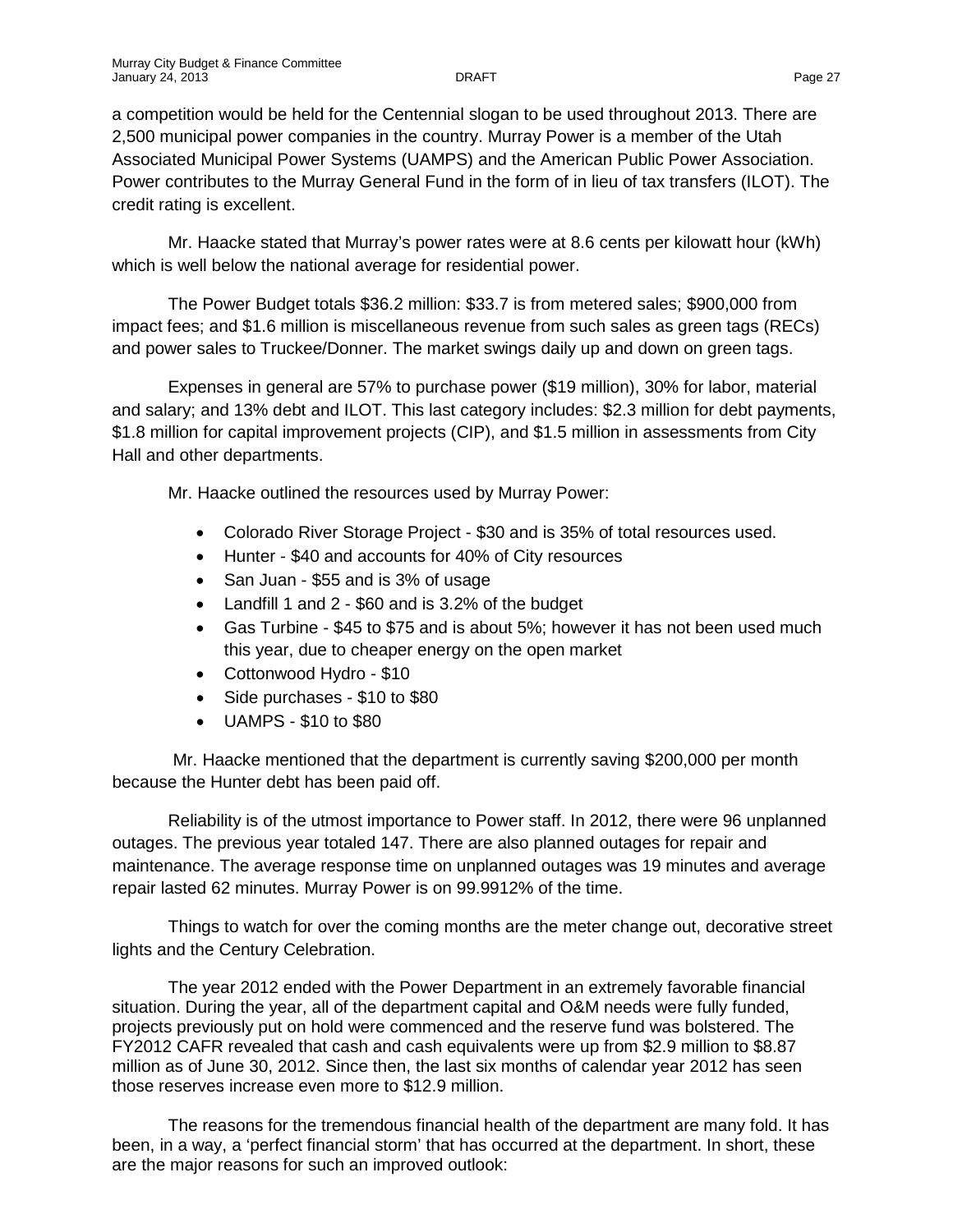- Retirement of seven FTE
- Retirement of Hunter debt in spring of the year approximately \$200,000 per month of debt service savings
- Sale of landfill generation and RECs to Truckee-Donner. The sale of this and replacement with a much more inexpensive resource netted over \$1.3 million this year
- Movement of funds internally from restricted to non-restricted
- Judicious use of capital expenditures for the majority of the year
- Frugal O&M budgeting and expenditures
- Wholesale power market pricing has been low within the UAMPS group and on the trading floors
- Natural gas pricing has been in the \$3 range which results in low generation costs
- Use of HLH and LLH purchases for energy in lieu of calling back IPP at expensive long term commitments.
- Using UAMPS projects more wisely and judiciously which has saved hundreds of thousands of dollars

It is expected that this next calendar year the positive, upward trending of financial stability will remain. The Department is further excited to continue to pursue projects that had been previously on hold or deferred.

Mr. Shaver asked about theft and if any amount is budgeted to take care of that. Mr. Haacke responded that nothing is planned in advance. Mr. Turner added that the Park and Ride lot on 6200 South remains a problem. Surveillance equipment has been installed at each substation; however, there are no cameras outside City properties. Copper theft has gone down, of recent.

*The meeting resumed following a short break.*

### **Mayor's Office – Jan Wells**

Ms. Wells mentioned that the Mayor's Office budget expenditures were in line with expected spending. She discussed some of the special projects and services offered by the Mayor's office and noted that they would attend the Utah League of Cities and Towns St. George conference utilizing that opportunity for education and training.

Mr. Shaver asked what she sees as future budget issues the City would face. She explained that UTOPIA remains a controversial matter dealing with the politics and continued need for operational funding.

Mr. Nicponski thanked Ms. Wells for her contributions to the City and her assistance in all matters.

### **City Attorney – Frank Nakamura**

Mr. Nakamura stated that the Attorney's Office budget was affected this year by the midyear promotion of Mark Richardson to City Prosecutor. To make the salary work within the existing budget, amounts were moved from other line items into the Prosecution Regular Employees line.

Some items: Education & Training, Dues and Memberships, and Travel have not yet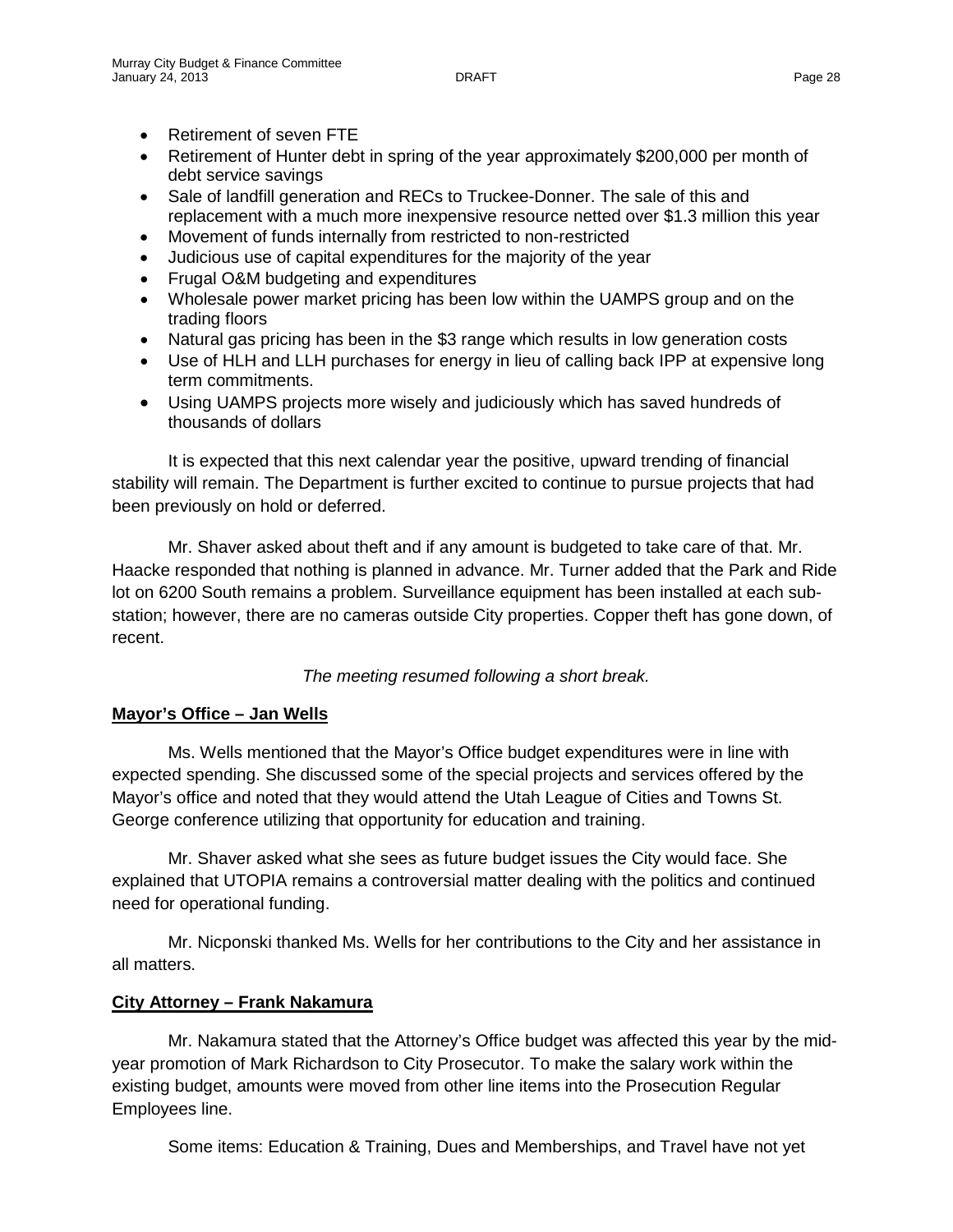been encumbered. These amounts will be used when the attorneys must renew their Utah Bar memberships in June.

Given technological changes that are being made in the Office, in order to comply with State requirements and to streamline operations, the Attorney's Office has made some requests to the CIP committee for data servers, portable devices, scanners and computers. Long term these items will result in significant savings for the City.

Complementing his office staff, Mr. Nakamura stated that he has really good people. He outlined that Tammy Paynter, Carissa Calonge and Lauree Roberts do background work for prosecution. Ms. Paynter handles all the Workers Compensation claims. Mary Bahr works on discovery, claims, documents and contracts.

Mr. Farnsworth handles Power issues, risk, litigation and depositions. Mr. Haacke added that Mr. Farnsworth had been invaluable in working with the contracts and negotiations related to the IPP repowering concerns.

G.L. Critchfield, Deputy City Attorney, is a land use expert. He advises on activities of the Planning Commission and Board of Adjustment, spending numerous hours researching issues.

The Prosecuting team of Mark Richardson and Andrew Stoddard process 10,000 cases per year averaging about 100 cases per day.

Mr. Nicponski asked about use of outside counsel and where the funds are allocated. Those expenditures come from the Risk Fund Mr. Nakamura responded.

### **Murray City Employee's Association – Jaclyn Sadler**

Ms. Sadler expressed her thanks on behalf of the City employees for the cost of living increase that was given in the fiscal year 2012-2013 budget. She also noted appreciation for the \$100 gift at Christmas for each employee. She said it is hoped that merit increases could be awarded in the next budget cycle.

Ms. Sadler commented that there was discouragement from many loyal Murray employees who were leaving due to pay scales. This was taking a toll on City departments; services were suffering and employees are working hard to hire and train because of the turnover.

A three point compensation idea was presented by Ms. Sadler. She suggested:

- 1) The City start fresh with merit increases this year
- 2) Compression issues to be addressed because in some special instances newer employees were making more money than older employees.
- 3) Add 1% additional per year for each year that employees had gone without a raise.

Mr. Terry commented that with across the board raises the compressed group ends up still compressed.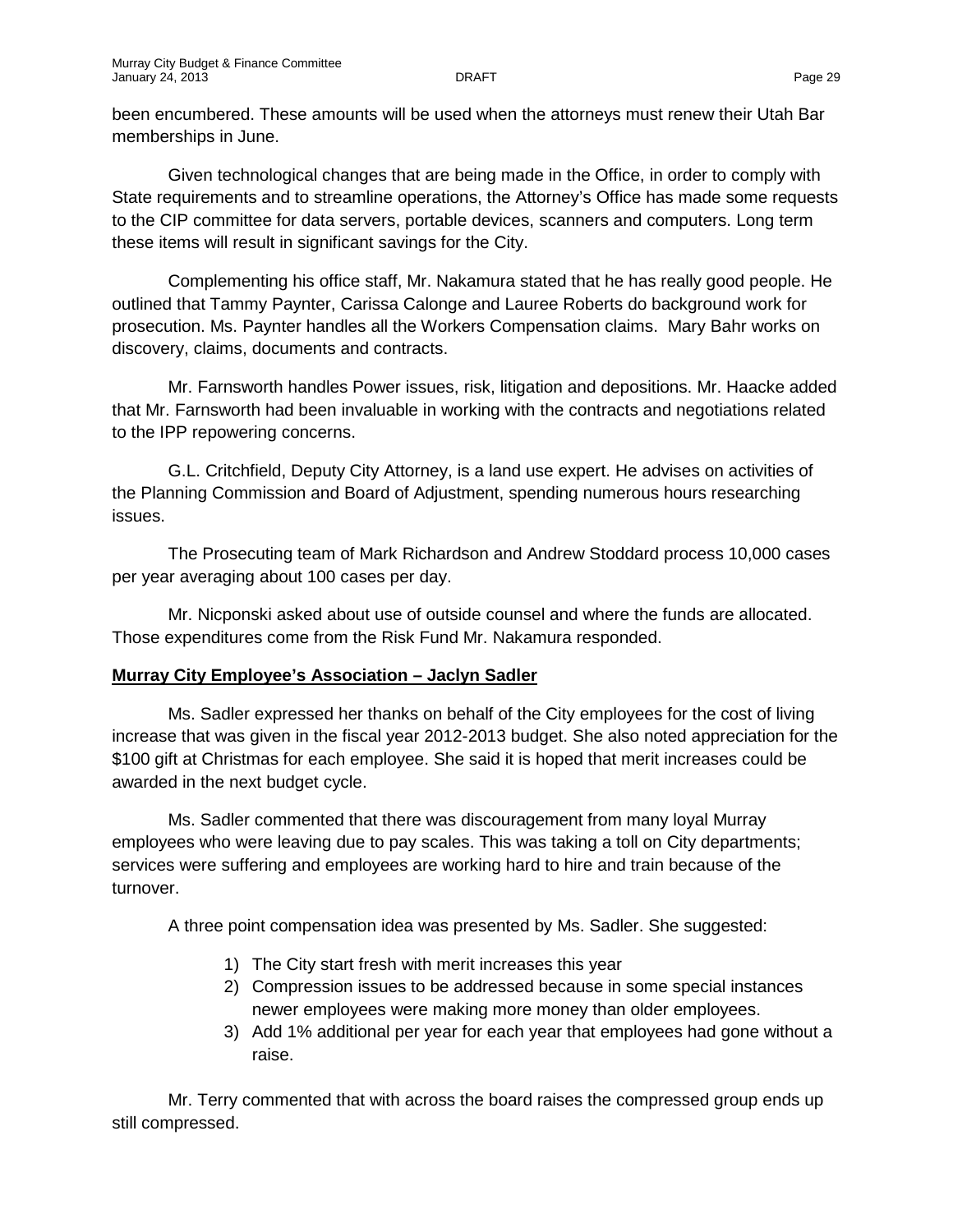Mr. Nicponski asked Mr. Terry if he could do some analysis and put together some proposals to address the issues.

Mr. Shaver indicated that he would like to meet with the MCEA and was willing to talk through some of the issues.

Mr. Haacke mentioned that the City uses the Wasatch Front Compensation Study and that Mr. Terry usually recommends market adjustments.

Ms. Sadler commented that the City employees are adamantly against the "Sweet Spot" plan suggested by UTOPIA and that they request a vote of "no" on that business item listed on the Committee of the Whole agenda. She added that the plan for funding \$400,000 comes to \$1,100 per employee.

The next MCEA meeting would be held on February 19 at 2:00 p.m. and Ms. Sadler invited Council Members to attend.

## **City Council Office – Janet Lopez**

Ms. Lopez informed the Council that the Council Office budget would experience quite a reduction in personnel costs due to the lack of a second employee for several months. Additionally, the consultant line item had not been expended and may not be used through the rest of the fiscal year. Some monies may be transferred for travel and miscellaneous due to low requests in those areas. On the whole Ms. Lopez said she expected a savings at year end.

# **Utah Telecommunications Infrastructure Agency (UTOPIA) Discussion**

Ms. Wells thanked everyone for the discussions today. Everyone had chimed in and offered a lot of positive things. When Todd Marriott came and spoke at the Public Meeting, the presence of the employees was appreciated. Their respectfulness and willingness to listen was appreciated. She understands where they are coming from, and understands their thoughts and frustration.

Today, the Park Center was discussed, and the question was asked if it was subsidized by the City. It was mentioned that not everyone in the City uses the Center, but it benefits everyone with quality of life, and as an opportunity.

Ms. Wells said she was employed at the City when the decision was made to put fiber optics as a service to the residents. Not everyone has it yet, and not everyone can use it, but it is a benefit to 3,000 of the residents that have it in their homes and use it. Ms. Wells asked if there are infrastructure costs when putting it in, of course there are. That is reality, any service that the City provides costs money.

Other obligations were discussed, such as VECC, and Sandy exiting out of that service. Murray City made obligations with 10 other Cities to join UTOPIA that they would participate and try and make this infrastructure available to everybody. Murray City has obligations, bonds, and dollars that have been committed. Everyone knows what the obligations are and understands the weight of this and also the frustration of it. It has not come to fruition as fast as the City would have liked. There are plenty of problems and issues that can be discussed. There have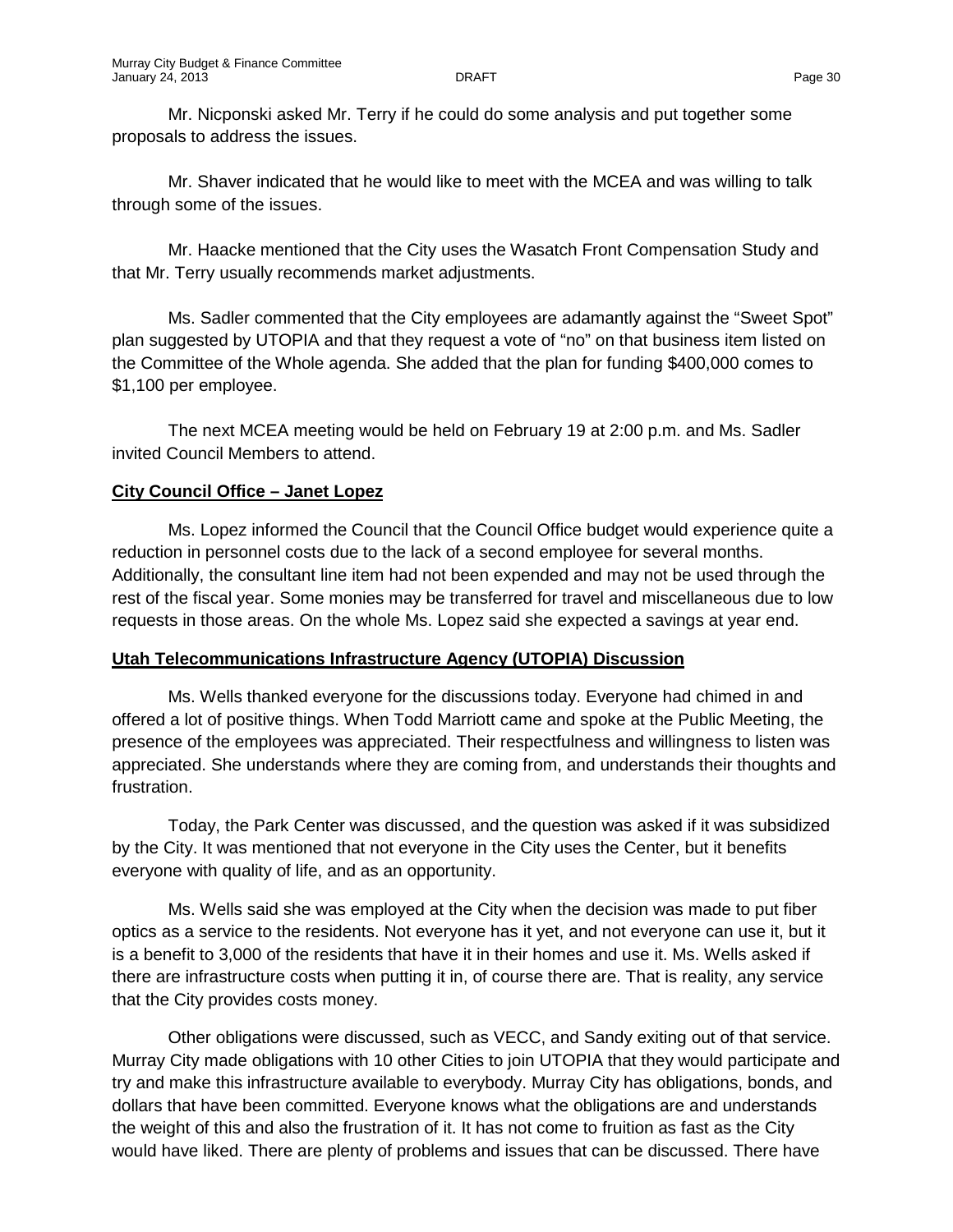been endless meetings on this topic. Ms. Wells is not going to justify that the road ahead will solve all the problems. She said that the City has made some promises, investments, and commitments. Unless, the City is willing to unplug the 3000 residents and go back on promises and financial commitments that have been made, then walking away from UTOPIA is not the best thing for Murray City. It is not the best thing in a lot of ways.

One thing that Mr. Stam did not mention was that if UTOPIA goes black, this affects the payments to UIA also. UIA is backed by the franchise fees, and the City has not had to pay anything for those yet, but if UTOPIA goes dark, the City has to make payments on the \$29 million that has been borrowed.

There are a lot of things to consider. Ms. Wells said the meetings are not easy and she dislikes going to the meetings. It is not anybody's fault, yet darts are being thrown. She believes if UTOPIA goes dark, the long-term consequences could be earth shattering.

Mayor Snarr said that he is willing to take some of the blame on this one. Likewise, he supported the Park Center knowing that it would cost hundreds of thousands of dollars a year out of the general fund. It is a quality of life issue. He supported the putting of the fiber in because it has worked elsewhere; the timing just wasn't good for the City. The City had the fiber in to back the data system, the wells, and sub-stations. He wanted to get it into the schools to help them with its innovative uses, home schooling, medicine, etc.

Mayor Snarr is worried about the consequences if the plug is pulled on UTOPIA. The consequences could be more catastrophic then if the City continues to pay. He has people calling him all the time, many businesses that put the fiber in and paid for the investment. Many tenants have moved into buildings because they have the fiber. The consequences of going back will be more negative than going forward.

The City has seen one lawsuit that cost \$250,000; there could be a number of lawsuits if the City backs out of UTOPIA.

Mr. Hales commented that he has never bashed UTOPIA to any of the staff. The presentation from Mr. Marriott on UTOPIA was a horrible presentation, in his opinion. There were numbers thrown out and it did not make a lot of sense to the Council. It is hard to get numbers such as salaries that are considered private. He has had this discussion with Mr. Stam that information is being held back. It would be nice to have all the information out in the open. He believes that UTOPIA is not giving the real story.

Ms. Wells said it is a very complex issue. She believes that Mr. Marriott started from the middle, instead of the beginning. It has been a hard issue, with terrible decisions and poor leadership in UTOPIA along the way. There have been legislative problems also. She believes that the obligations and duties must be considered rationally.

Ms. Wells would have echoed Mr. Brass's statement from the meeting. The employees have always been the first priority. The City has had to pull together and struggle through the last 4 years. Today the City has a little bit more money, and a little bit of hope, but the City is still not in a position to fund everything that is wanted.

Mr. Stam said he feels similar to Ms. Wells. They are both out there trying to do their best to come up with the least expensive and best option for the City. They are feeling like they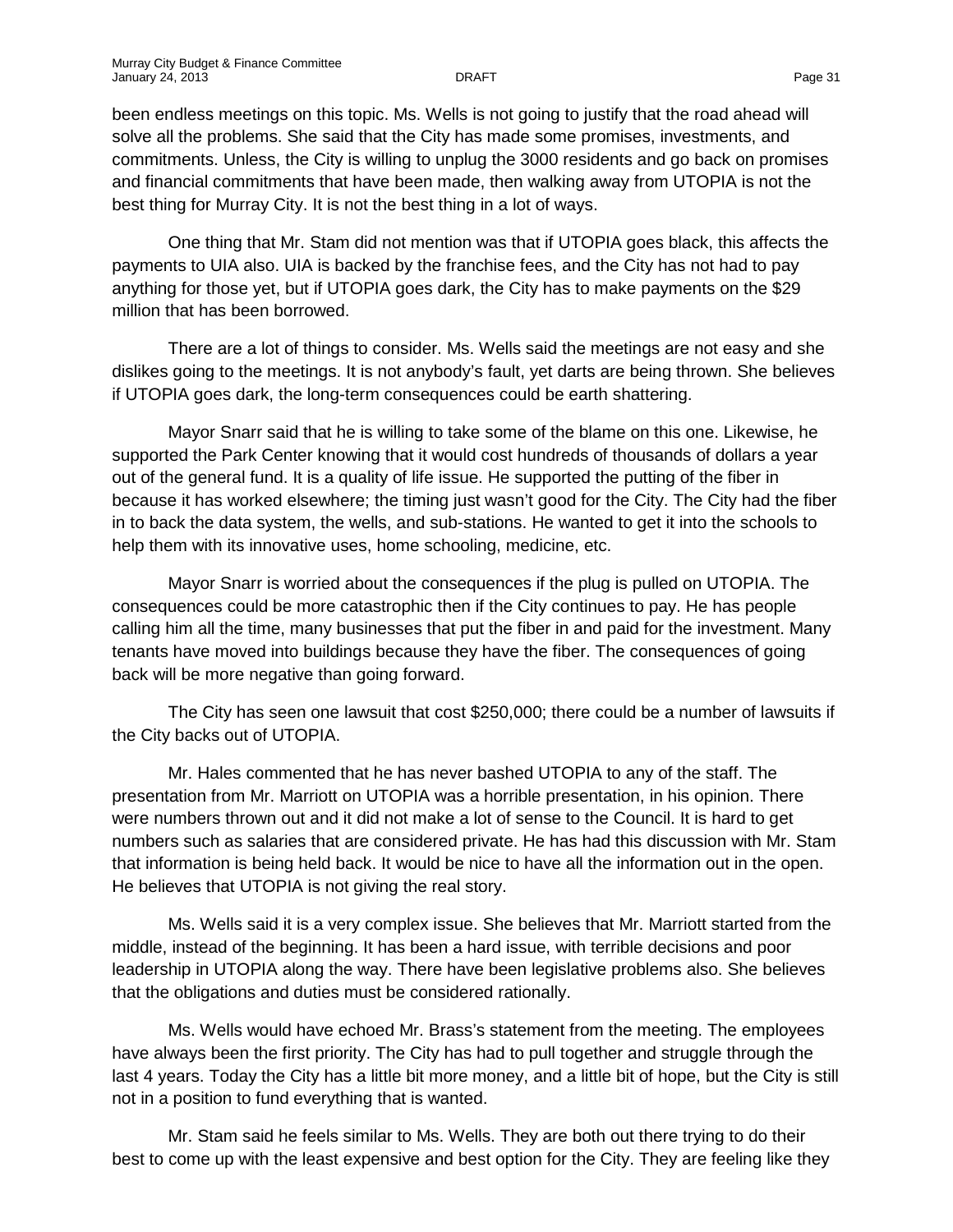are dumped on when nobody wants to listen. He asked how many times people have gone out to UTOPIA and heard explanations of exactly what is going on.

Mr. Nicponski clarified that the obligation to UTOPIA was for \$23 million and an obligation to UIA for \$3.5 million, based on the City's share lines. Mr. Marriott came to the City the other night wanting an additional \$480,000 that is where the sideways part comes in. If the City gives out the extra \$480,000 there is not any money left over for merit adjustments or COLA increases.

Mr. Stam asked if it was UTOPIA asking for the additional money, or if it was the legislature forcing UTOPIA to ask for more money. The laws have been changed and there needed to be some changes made. If the legislature would allow the fiber to be sold retail, then these problems would not exist. Mayor Snarr said there was one customer (AT&T) that was willing to go down this road and have exclusive rights. They had the money and marketing to make it work, but the legislature threatened them until they backed out.

Mayor Snarr asked who is going to take care of the fiber. If UTOPIA goes dark, who will manage the fiber, and take care of the schools, etc. The City does not have the expertise.

Mr. Stam said that the City would also need to buy some of the fiber back at a cost of nearly \$3 million. Mr. Snarr said that originally, the plan allowed for retail, and the other places where it has worked retail sales were allowed.

Mr. Stam said that the comparison between UTOPIA and Comcast was not accurate. UTOPIA is wholesale and Comcast is retail; UTOPIA is a local company, whereas Comcast is national. Mr. Zollinger said that Comcast was listed as a benchmark. Mr. Stam said it is comparing apples to oranges, since UTOPIA is not allowed to go retail. Mr. Zollinger said the two are in the same industry with similar challenges and competition. He stands by that comparison.

Mr. Nicponski asked Mr. Zollinger how much the City paid annually on the bond. Mr. Zollinger said it is just under \$1.6 million every year. Mr. Nicponski feels like UTOPIA runs out of money and comes back, in a way holding the city hostage, and there are so many other places that this money could be spent.

Mayor Snarr said he agrees but it is an obligation.

Mr. Hales asked if the City gives the \$480,000, and then UTOPIA comes back for more, does the City just keep on giving.

Mr. Stam said that the City is "shooting the messenger" when it comes to Mr. Marriott. When Mr. Marriott came on board, \$180 million of the \$185 million bond had already been spent. He took \$5 million over the next three years to find out what was going on, and turn things around. He came up with a plan and put UIA in place, and every bit of debt incurred by UIA has been covered by revenue. He hasn't hit the benchmarks but has hit the revenue marks and covered everything that he said he would.

Mr. Hales asked if the City could get Mr. Marriott's salary. Isn't it appropriate to look at the salaries of the UTOPIA leadership, he asked. Mr. Stam said it is on the report as a collective number. Mr. Stam said that he believes that the City has Department Heads that make more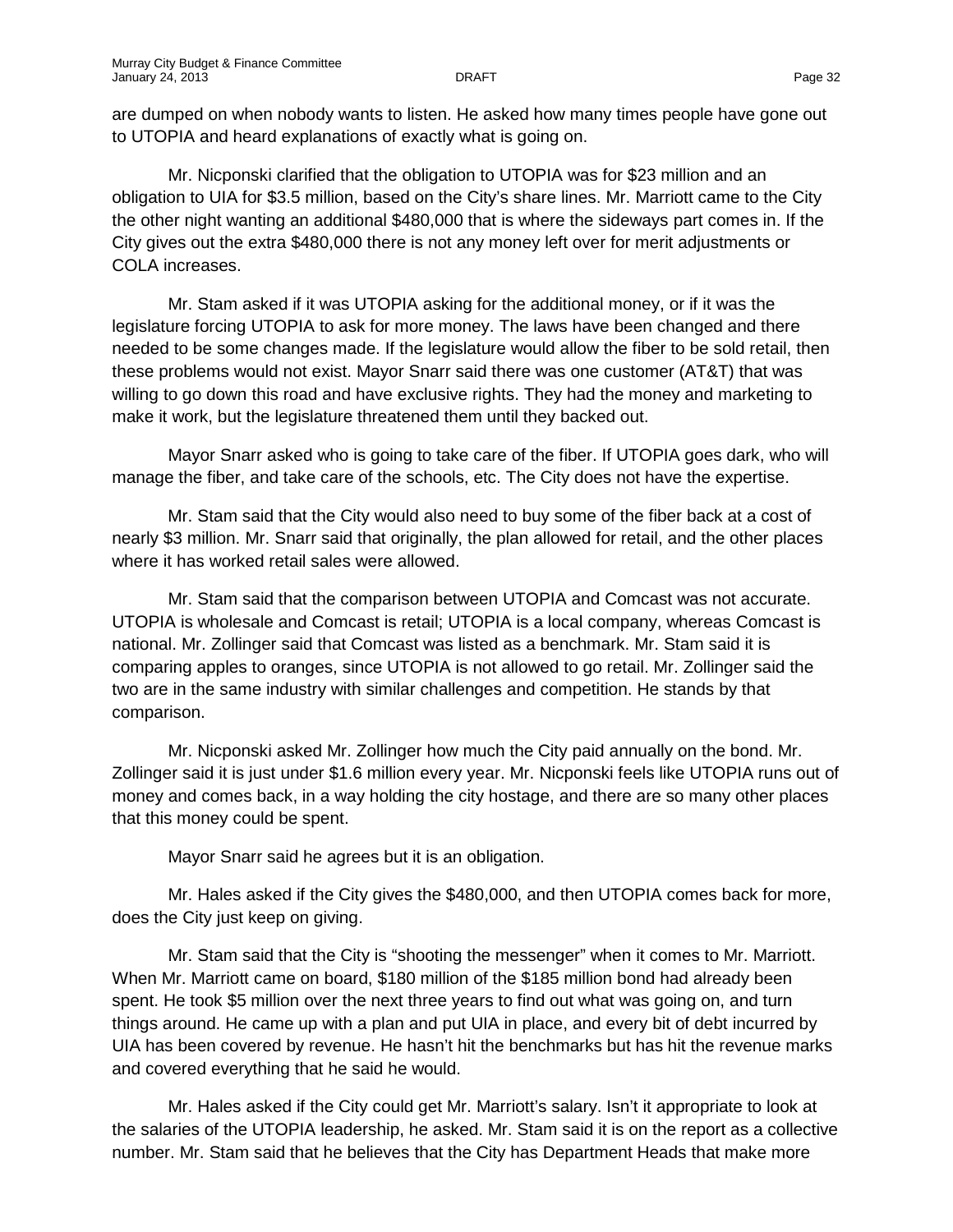#### money than Mr. Marriott.

Mr. Nakamura wanted to let Jackie Sadler know that the City appreciates the input from the employees and they know who is in the trenches, and he does not want any hesitation on the employee's part.

Mr. Stam asked if it would be okay to meet with Ms. Sadler and discuss it further. She replied that she would love to.

Ms. Wells said she does not think it is an unreasonable request to continue looking at it, while the budget is discussed. She thinks it needs to be looked at carefully and realistically. There have been a lot of challenges and she would like to do the best with what they have.

Mr. Nicponski thanked the Mayor's office for the free flow of information, and the book that Mr. Zollinger put together.

Chief Rodriguez asked Mr. Stam what the other Cities are doing. Mr. Stam said that the Cities are all going through the same discussions. He believes that the large cities are going through with the payment. Mr. Stam said it would easily cost the City \$1.5 million more to not go forward. Chief Rodriguez asked what if another City, such as West Valley City withdrew. Ms. Wells said that is the interesting thing about this. Layton, Orem and West Valley City have all said that they understand the consequences and are willing to pay for operations. Layton and West Valley don't have a lot of fiber in their Cities at all, and have been bearing the big costs of paying the interest on the bonds. Some of the smaller Cities are struggling with it also. Ms. Wells believes the majority of the Cities are planning on paying the money, and if anyone backs out, it could be a small City, such as Perry. Perry does not have any of the infrastructures set up yet. Mr. Nicponski said that Wayne Pyle from West Valley City stepped up and said they were committed.

Ms. Wells asked for a little time, and understands that the City is in crisis mode, but if the City can hold out until next fiscal year, these discussions can be part of the budget. Then the City can decide how to take care of all the obligations that the City has.

Mr. Hales asked if this payment for operations can wait. Mr. Nakamura said that it does need to be decided if there needs to be a budget opening in February. In order to have a budget opening, there needs to be a known amount by which the budget is to be amended. Ms. Wells said that she does have a number. Mr. Nakamura said that in order to have it on the agenda for February  $19<sup>th</sup>$ , it needs to be noticed. Ms. Wells said that the managers worked on the number yesterday, and it looks like the number would be about \$34,000 per month. The number came from assets and pledges. Mr. Stam said that they were trying to make it equal between the Cities and compare the assets in the ground, the pledge that was made, and the subscribers. That was a 50/50 split between assets and pledges.

Ms. Wells said that some of the bigger Cities picked up a higher amount. Mr. Zollinger said that would be \$170,000. Ms. Wells suggested that the City do it for the rest of the fiscal year, and then look at it again. Mr. Zollinger said that the payment does have the potential to be ongoing.

Mr. Stam said that currently UTOPIA has a \$225,000 monthly shortfall, and that is what is being divided among the Cities. Every three months, that amount would be reevaluated.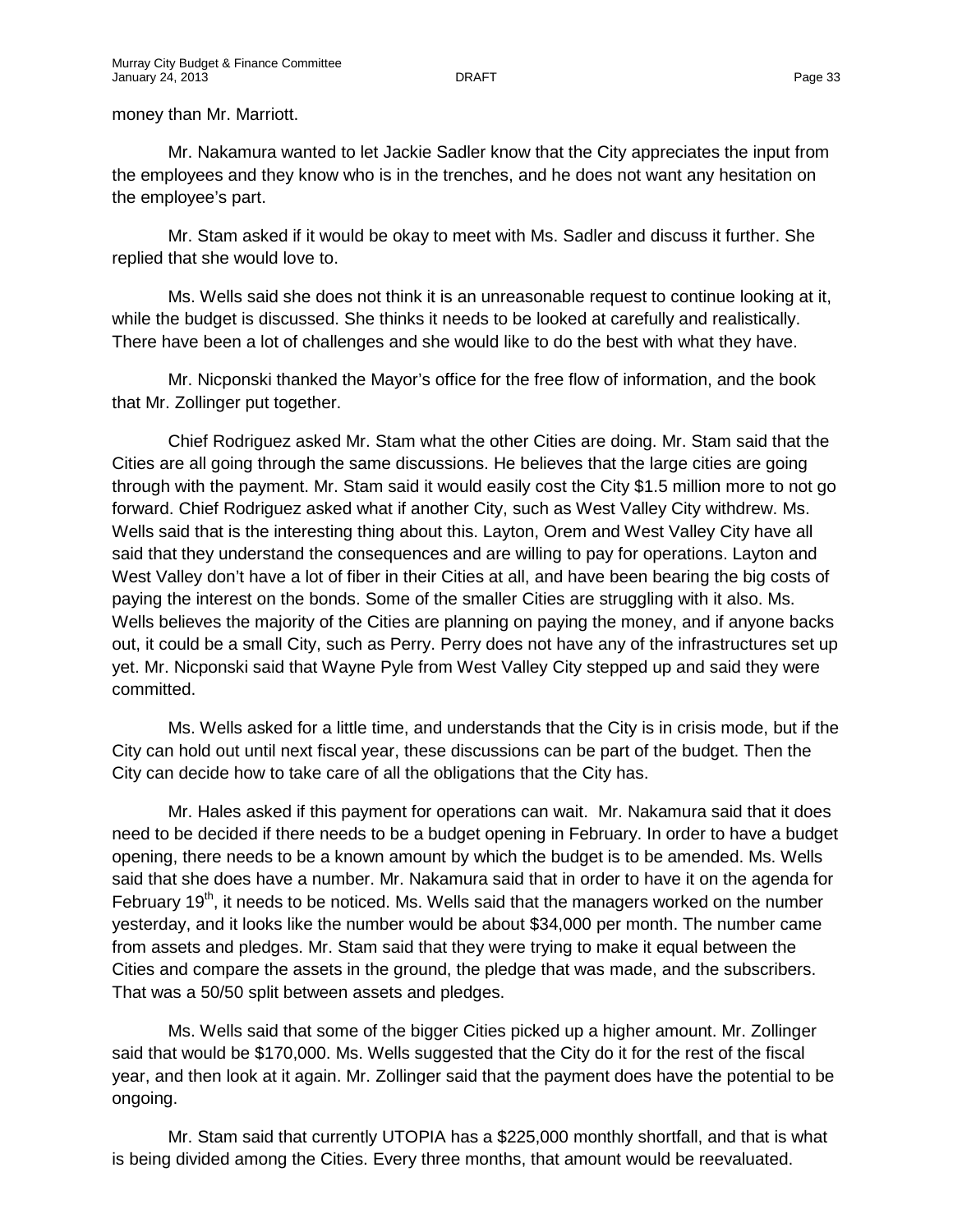Theoretically, the number could drop down every three months, and be phased out at the end of the three and a half years. The positive side of that would be that when it returns to the growth side of it, those that participate would get the benefit first, based on what has been paid.

Mr. Hales asked if that payment was guaranteed to go down. Mr. Stam said it has already gone down from UIA a little bit from the last year.

Mr. Zollinger remarked that Mr. Marriott said that in the model, revenue would increase over debt service by \$144,000; the current shortfall is \$225,000. Even with everything going according to the model, there would still be about an \$80,000 shortfall. Mr. Hales asked if that shortfall was for operations. Mr. Zollinger confirmed that it was. Mr. Stam said that UTOPIA was also making cuts to their budget, which would reduce it by another \$40,000. Mr. Zollinger said that is the reason that it could be potentially ongoing. Mr. Stam agreed that there is that potential, but there is also potential for more revenue to offset the shortfall.

Mayor Snarr commented that this has been so frustrating. He has seen Legislators literally destroy this. He has worked through this because of Murray Power. His ancestors were involved in that and it is now Murray's "golden goose." Murray City was ridiculed for 20 years for having its own power department. Utah Capital Light Company, as it was called back then had the latest and greatest technology. Their reliability rating was way better than Murray City's. Murray City stayed the course and figured out a way to do it. The Federal government has people that are paid to destroy things. There are some fat cats in government that are doing things out of self-interest. He has businesses in his neighborhood that depend on the fiber.

Mr. Stam said that one of the biggest critics of UTOPIA and UIA has been the Utah Taxpayers Association, and has cost millions of dollars in revenue. Last month, the Vicepresident of Qwest was elected as treasurer for the Utah Taxpayers Association. They refuse to tell how much money that Comcast, CenturyLink, and Qwest pay them. If the bad press wasn't out there, this would be different.

Mr. Nicponski asked how many units need to be sold, to climb out of this hole. Mr. Stam said that is a tough number to come up with. Mr. Zollinger said that would be a great number to have as a target. Mr. Hales commented that his personal feelings cannot allow him at this time to say go ahead. Mayor Snarr asked how much litigation is going to cost and added that is money taken away from being able to give merit raises also. Mr. Stam added that litigation costs are on top of the \$1.5 million that would be required to pay. There is the \$1.6 million, plus the \$1.5 million and then the costs of litigation.

Mr. Stam added that Ms. Wells point was to figure this out until the end of the year. That way the City is not the bad guy shutting UTOPIA down, and would allow for more time and consideration.

Mr. Nakamura said there is the ten day noticing; with about four days lead time. Mr. Stam said that even though there is a public meeting held the vote would not need to take place at that same time. If it is discussed in the meeting on Feb.5<sup>th</sup>, it would allow for enough time for a public meeting on Feb. 19<sup>th</sup>. Ms. Lopez said that if the information is given on Feb.  $6<sup>th</sup>$ ; it could be published on Feb. 9<sup>th</sup>, which would allow for the ten day noticing requirement. Mr. Nakamura said that now the exact number is known about \$170,000. He asked if this would be an agreement that goes past the fiscal year. Ms. Wells said any agreements made would be from